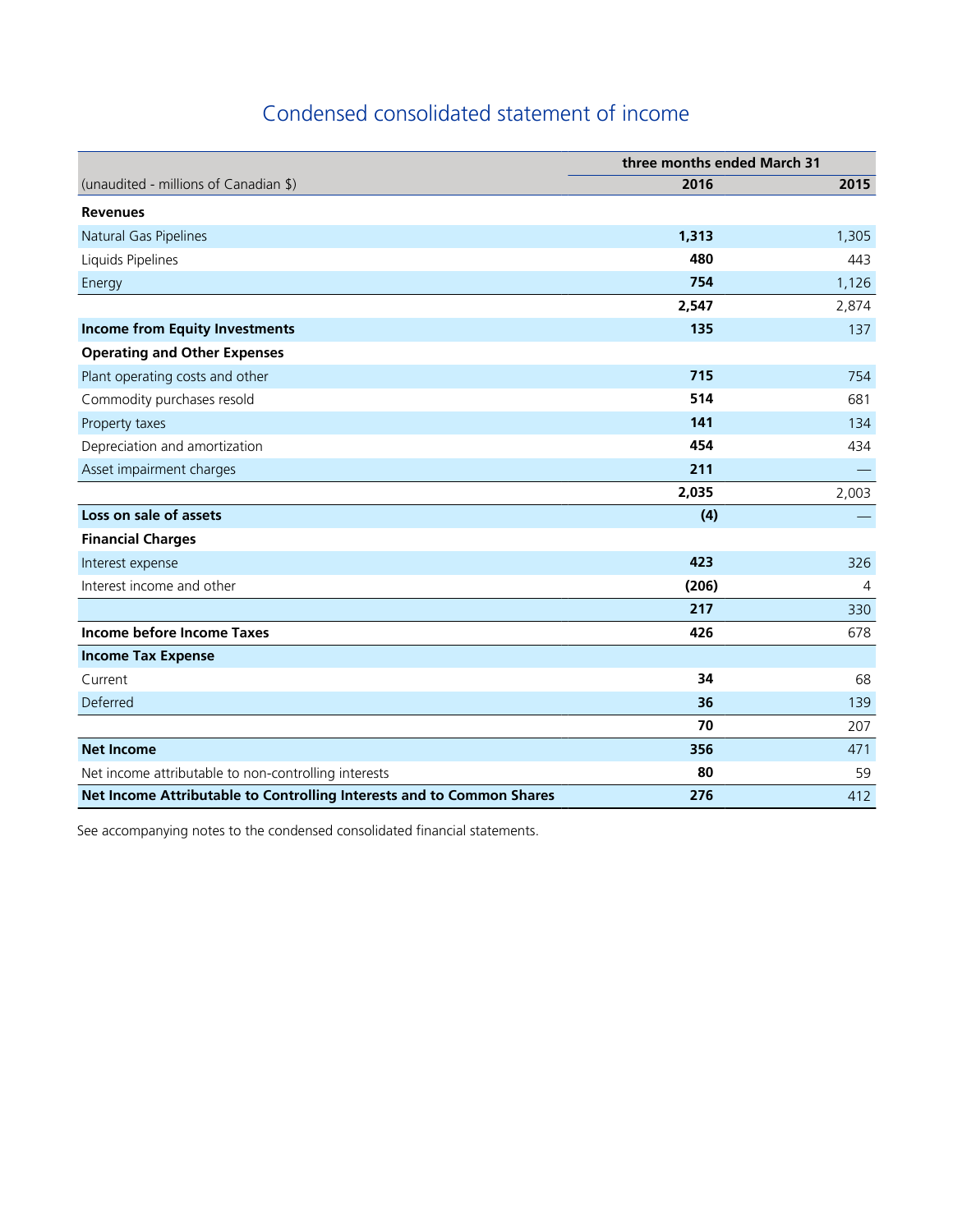# Condensed consolidated statement of comprehensive income

|                                                                                                                                 | three months ended March 31 |       |
|---------------------------------------------------------------------------------------------------------------------------------|-----------------------------|-------|
| (unaudited - millions of Canadian \$)                                                                                           | 2016                        | 2015  |
| <b>Net Income</b>                                                                                                               | 356                         | 471   |
| Other Comprehensive (Loss)/Income, Net of Income Taxes                                                                          |                             |       |
| Foreign currency translation (losses)/gains on net investment in foreign operations                                             | (212)                       | 469   |
| Change in fair value of net investment hedges                                                                                   | (2)                         | (266) |
| Change in fair value of cash flow hedges                                                                                        | (39)                        | 15    |
| Reclassification to net income of gains on cash flow hedges                                                                     | 80                          | 44    |
| Reclassification to net income of actuarial gains and prior service costs on pension<br>and other post-retirement benefit plans | 4                           |       |
| Other comprehensive income on equity investments                                                                                | 3                           | 3     |
| Other comprehensive (loss)/income (Note 7)                                                                                      | (166)                       | 272   |
| <b>Comprehensive Income</b>                                                                                                     | 190                         | 743   |
| Comprehensive (loss)/income attributable to non-controlling interests                                                           | (26)                        | 207   |
| Comprehensive Income Attributable to Controlling Interests and to<br><b>Common Shares</b>                                       | 216                         | 536   |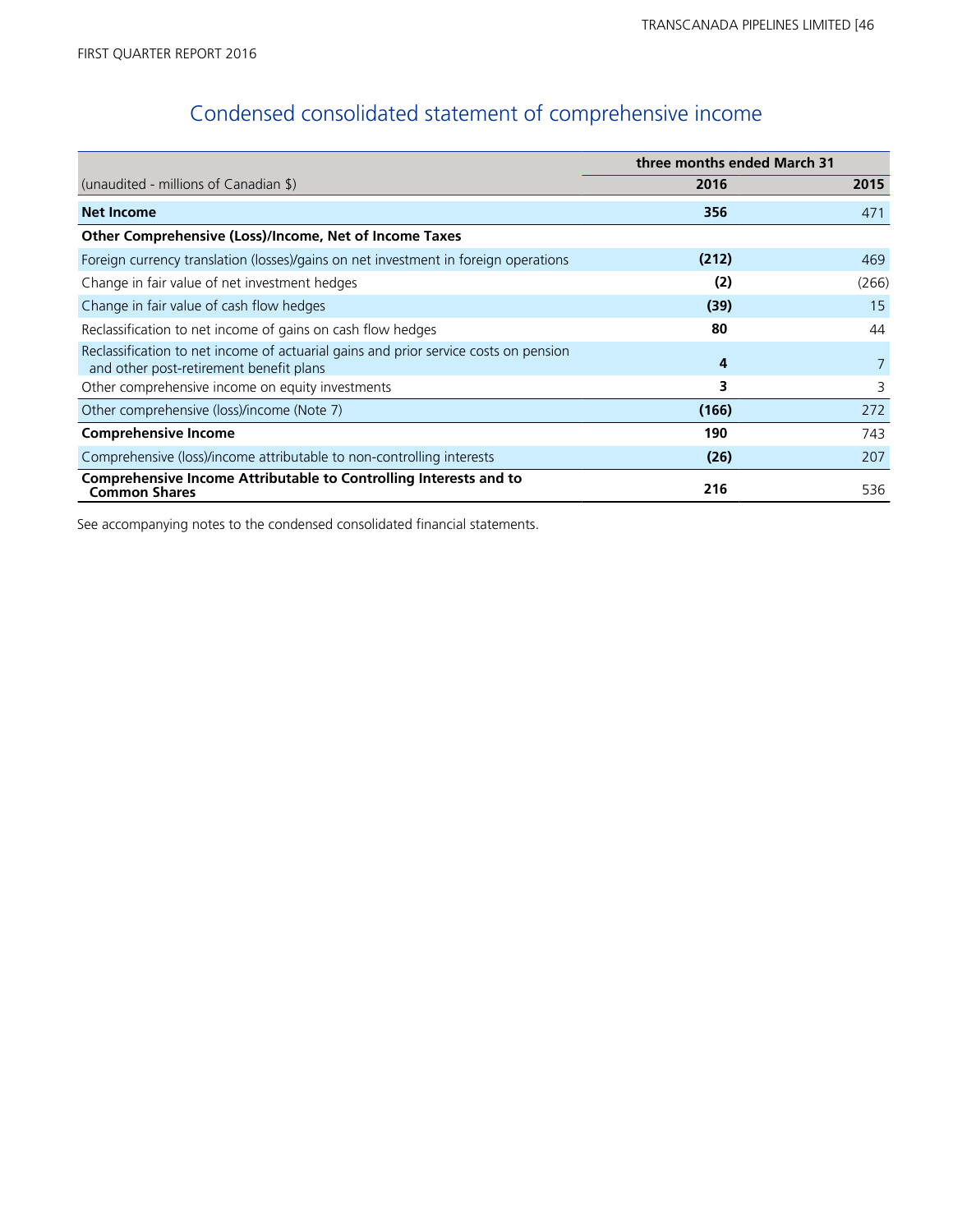## Condensed consolidated statement of cash flows

|                                                                      | three months ended March 31 |         |
|----------------------------------------------------------------------|-----------------------------|---------|
| (unaudited - millions of Canadian \$)                                | 2016                        | 2015    |
| <b>Cash Generated from Operations</b>                                |                             |         |
| Net income                                                           | 356                         | 471     |
| Depreciation and amortization                                        | 454                         | 434     |
| Asset impairment charges                                             | 211                         |         |
| Deferred income taxes                                                | 36                          | 139     |
| Income from equity investments                                       | (135)                       | (137)   |
| Distributed earnings received from equity investments                | 171                         | 135     |
| Employee post-retirement benefits expense, net of funding            | 11                          | 15      |
| Loss on sale of assets                                               | 4                           |         |
| Equity allowance for funds used during construction                  | (57)                        | (33)    |
| Unrealized losses on financial instruments                           | 71                          | 118     |
| Other                                                                | 5                           | 13      |
| Increase in operating working capital                                | (78)                        | (393)   |
| Net cash provided by operations                                      | 1,049                       | 762     |
| <b>Investing Activities</b>                                          |                             |         |
| Capital expenditures                                                 | (836)                       | (806)   |
| Capital projects in development                                      | (67)                        | (163)   |
| Contributions to equity investments                                  | (170)                       | (93)    |
| Acquisitions, net of cash acquired                                   | (995)                       |         |
| Proceeds from sale of assets, net of transaction costs               | 6                           |         |
| Distributions received in excess of equity earnings                  | 88                          | 46      |
| Deferred amounts and other                                           | 1                           | 179     |
| Net cash used in investing activities                                | (1, 973)                    | (837)   |
| <b>Financing Activities</b>                                          |                             |         |
| Notes payable issued, net                                            | 1,176                       | 279     |
| Long-term debt issued, net of issue costs                            | 1,992                       | 2,277   |
| Long-term debt repaid                                                | (1, 357)                    | (1,016) |
| Advances (to)/from affiliates, net                                   | (188)                       | 220     |
| Dividends on common shares                                           | (365)                       | (341)   |
| Distributions paid to non-controlling interests                      | (62)                        | (54)    |
| Partnership units of subsidiary issued, net of issue costs           | 24                          | 4       |
| Net cash provided by financing activities                            | 1,220                       | 1,369   |
| Effect of Foreign Exchange Rate Changes on Cash and Cash Equivalents | (57)                        | 29      |
| <b>Increase in Cash and Cash Equivalents</b>                         | 239                         | 1,323   |
| <b>Cash and Cash Equivalents</b>                                     |                             |         |
| Beginning of period                                                  | 813                         | 484     |
| <b>Cash and Cash Equivalents</b>                                     |                             |         |
| End of period                                                        | 1,052                       | 1,807   |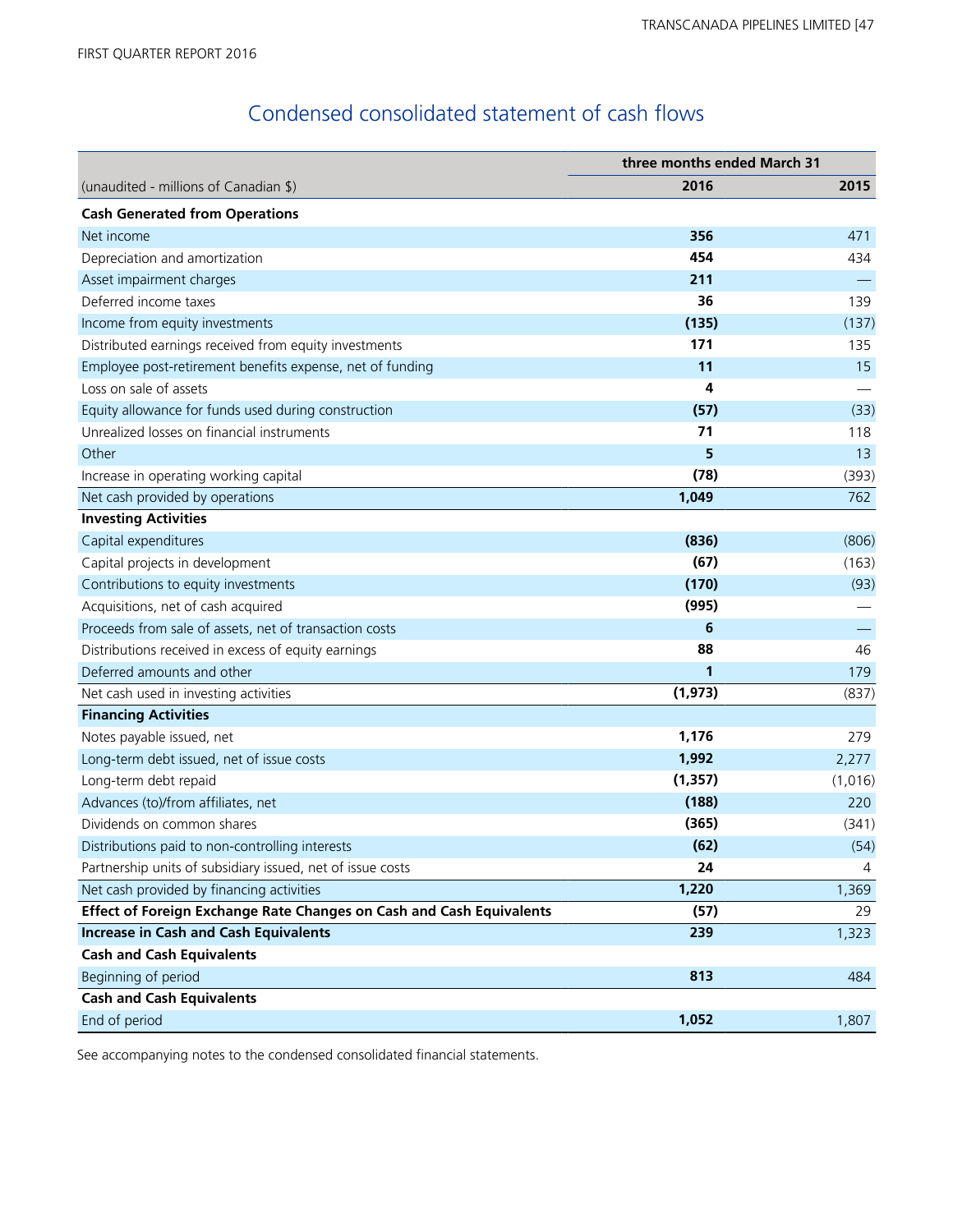## Condensed consolidated balance sheet

|                                               |                                                                               | March 31, | December 31, |
|-----------------------------------------------|-------------------------------------------------------------------------------|-----------|--------------|
| (unaudited - millions of Canadian \$)         |                                                                               | 2016      | 2015         |
| <b>ASSETS</b>                                 |                                                                               |           |              |
| <b>Current Assets</b>                         |                                                                               |           |              |
| Cash and cash equivalents                     |                                                                               | 1,052     | 813          |
| Accounts receivable (Note 13)                 |                                                                               | 1,381     | 1,401        |
| Due from affiliates (Note 13)                 |                                                                               | 2,514     | 2,476        |
| Inventories                                   |                                                                               | 356       | 323          |
| Other                                         |                                                                               | 1,161     | 1,353        |
|                                               |                                                                               | 6,464     | 6,366        |
| <b>Plant, Property and Equipment</b>          | net of accumulated depreciation of \$22,301<br>and \$22,299, respectively     | 44,461    | 44,817       |
| <b>Equity Investments</b>                     |                                                                               | 6,275     | 6,214        |
| <b>Regulatory Assets</b>                      |                                                                               | 1,160     | 1,184        |
| Goodwill                                      |                                                                               | 4,510     | 4,812        |
| <b>Intangible and Other Assets</b>            |                                                                               | 3,006     | 3,044        |
| <b>Restricted Investments</b>                 |                                                                               | 403       | 351          |
|                                               |                                                                               | 66,279    | 66,788       |
| <b>LIABILITIES</b>                            |                                                                               |           |              |
| <b>Current Liabilities</b>                    |                                                                               |           |              |
| Notes payable                                 |                                                                               | 2,270     | 1,218        |
| Accounts payable and other (Note 13)          |                                                                               | 2,859     | 3,014        |
| Due to affiliates (Note 13)                   |                                                                               | 161       | 311          |
| Accrued interest                              |                                                                               | 463       | 520          |
| Current portion of long-term debt             |                                                                               | 1,529     | 2,547        |
|                                               |                                                                               | 7,282     | 7,610        |
| <b>Regulatory Liabilities</b>                 |                                                                               | 1,447     | 1,159        |
| <b>Other Long-Term Liabilities</b>            |                                                                               | 1,270     | 1,260        |
| <b>Deferred Income Tax Liabilities</b>        |                                                                               | 5,031     | 5,144        |
| <b>Long-Term Debt</b>                         |                                                                               | 28,980    | 28,909       |
| <b>Junior Subordinated Notes</b>              |                                                                               | 2,257     | 2,409        |
|                                               |                                                                               | 46,267    | 46,491       |
| <b>EQUITY</b>                                 |                                                                               |           |              |
| Common shares, no par value                   |                                                                               | 16,320    | 16,320       |
| Issued and outstanding:                       | March 31, 2016 - 779 million shares<br>December 31, 2015 - 779 million shares |           |              |
| Additional paid-in capital                    |                                                                               | 180       | 210          |
|                                               |                                                                               |           |              |
| Retained earnings                             |                                                                               | 2,868     | 2,989        |
| Accumulated other comprehensive loss (Note 7) |                                                                               | (999)     | (939)        |
| <b>Controlling Interests</b>                  |                                                                               | 18,369    | 18,580       |
| Non-controlling interests                     |                                                                               | 1,643     | 1,717        |
|                                               |                                                                               | 20,012    | 20,297       |
|                                               |                                                                               | 66,279    | 66,788       |

**Commitments and Guarantees** (Note 11) **Variable Interest Entities** (Note 12)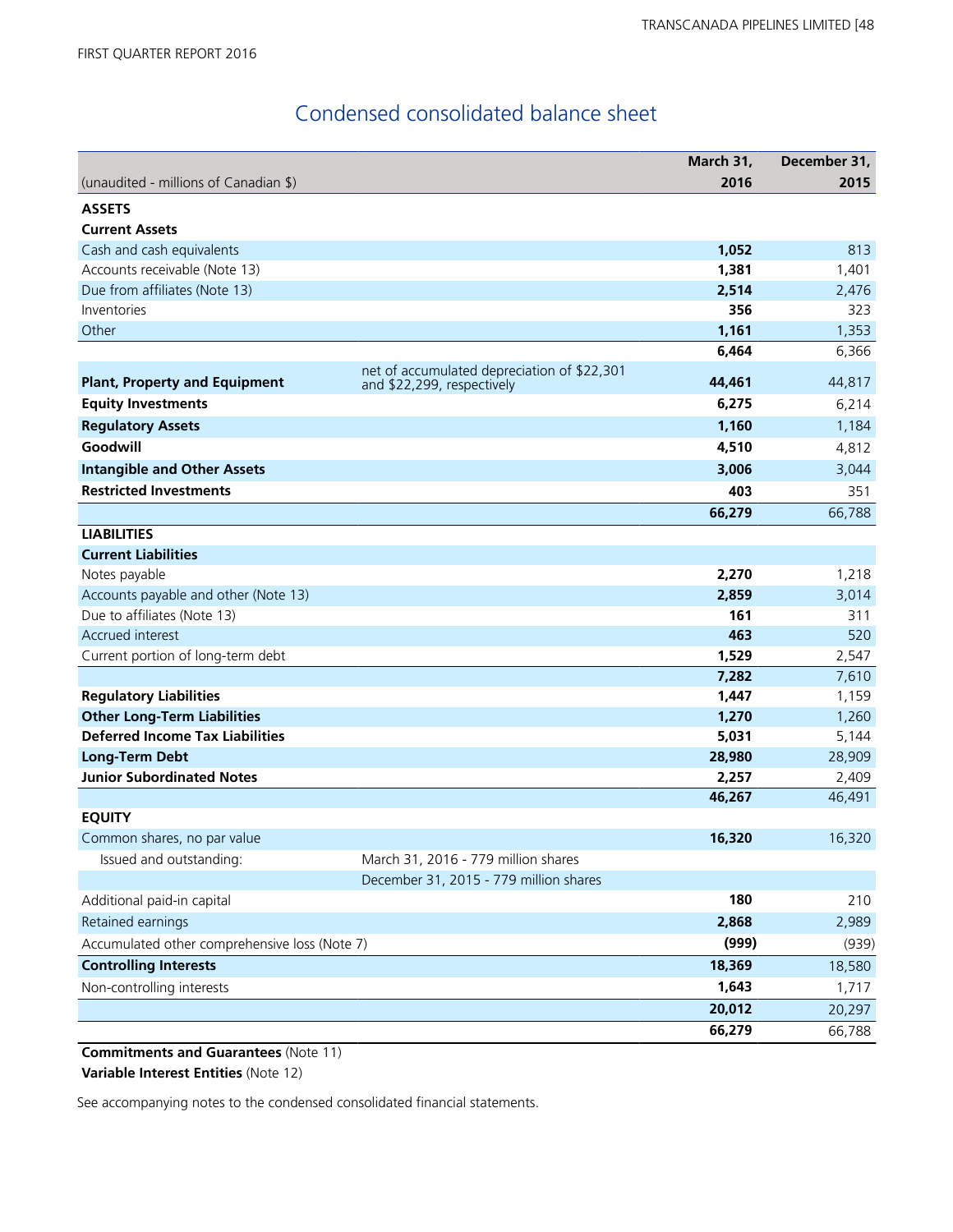# Condensed consolidated statement of equity

|                                                                             | three months ended March 31 |                |
|-----------------------------------------------------------------------------|-----------------------------|----------------|
| (unaudited - millions of Canadian \$)                                       | 2016                        | 2015           |
| <b>Common Shares</b>                                                        |                             |                |
| Balance at beginning of period                                              | 16,320                      | 16,320         |
| Balance at end of period                                                    | 16,320                      | 16,320         |
| <b>Additional Paid-In Capital</b>                                           |                             |                |
| Balance at beginning of period                                              | 210                         | 404            |
| Issuance of stock options, net of exercises                                 | 5                           | $\overline{4}$ |
| Dilution impact from TC PipeLines, LP units issued                          | 3                           | $\mathbf{1}$   |
| Impact of asset drop down to TC PipeLines, LP                               | (38)                        |                |
| Balance at end of period                                                    | 180                         | 409            |
| <b>Retained Earnings</b>                                                    |                             |                |
| Balance at beginning of period                                              | 2,989                       | 5,606          |
| Net income attributable to controlling interests                            | 276                         | 412            |
| Common share dividends                                                      | (397)                       | (369)          |
| Balance at end of period                                                    | 2,868                       | 5,649          |
| <b>Accumulated Other Comprehensive Loss</b>                                 |                             |                |
| Balance at beginning of period                                              | (939)                       | (1, 235)       |
| Other comprehensive (loss)/income                                           | (60)                        | 124            |
| Balance at end of period                                                    | (999)                       | (1, 111)       |
| <b>Equity Attributable to Controlling Interests</b>                         | 18,369                      | 21,267         |
| <b>Equity Attributable to Non-Controlling Interests</b>                     |                             |                |
| Balance at beginning of period                                              | 1,717                       | 1,583          |
| Net income attributable to non-controlling interests                        |                             |                |
| TC PipeLines, LP                                                            | 71                          | 50             |
| Portland                                                                    | 9                           | 9              |
| Other comprehensive (loss)/income attributable to non-controlling interests | (106)                       | 148            |
| Issuance of TC PipeLines, LP units                                          |                             |                |
| Proceeds, net of issue costs                                                | 24                          | 4              |
| Decrease in TCPL's ownership of TC PipeLines, LP                            | (4)                         | (1)            |
| Distributions declared to non-controlling interests                         | (68)                        | (54)           |
| Balance at end of period                                                    | 1,643                       | 1,739          |
| <b>Total Equity</b>                                                         | 20,012                      | 23,006         |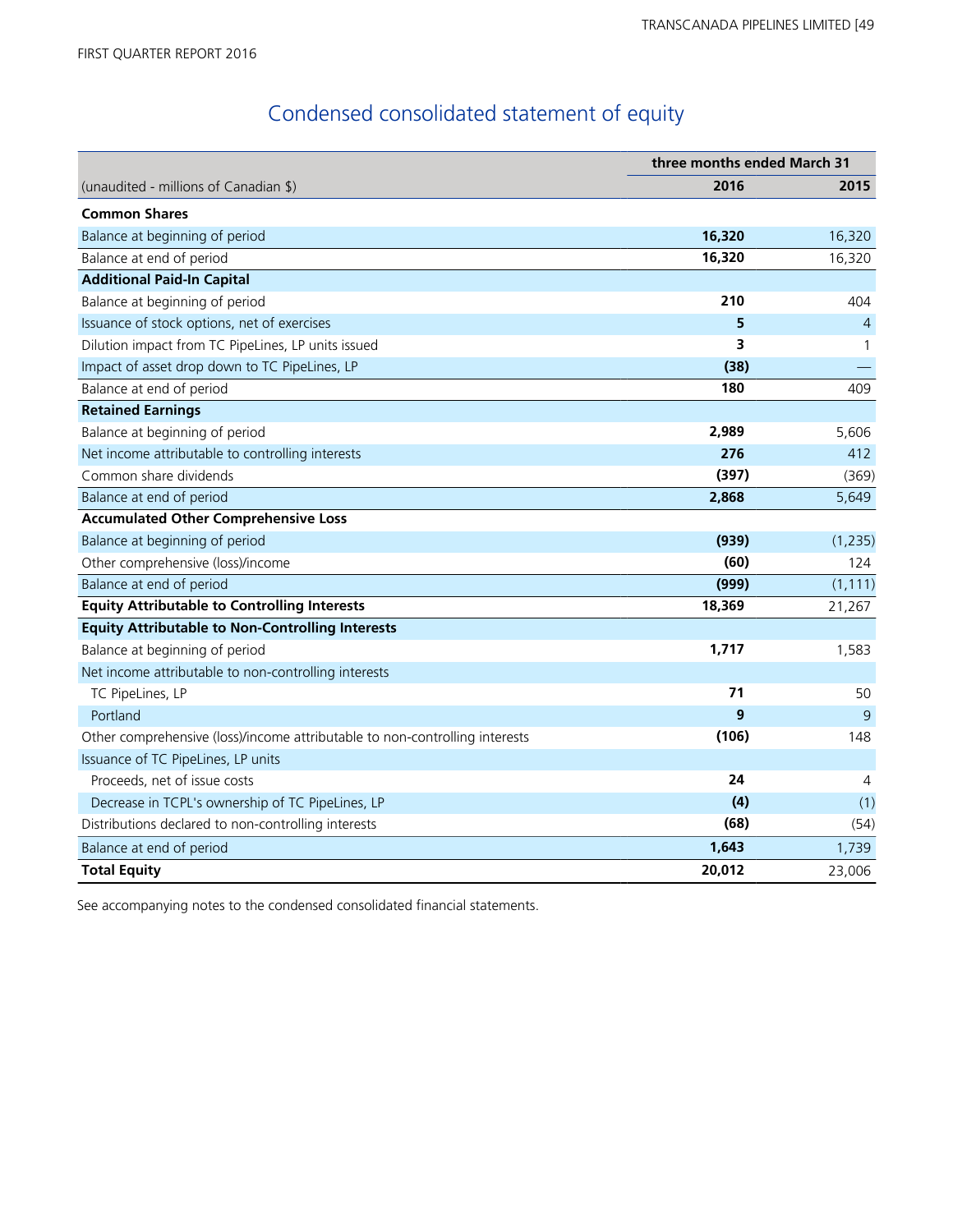# Notes to condensed consolidated financial statements (unaudited)

## 1. Basis of presentation

These condensed consolidated financial statements of TransCanada PipeLines Limited (TCPL or the Company) have been prepared by management in accordance with U.S. GAAP. The accounting policies applied are consistent with those outlined in TCPL's annual audited consolidated financial statements for the year ended December 31, 2015, except as described in Note 2, Accounting changes. Capitalized and abbreviated terms that are used but not otherwise defined herein are identified in TCPL's 2015 Annual Report.

These condensed consolidated financial statements reflect adjustments, all of which are normal recurring adjustments that are, in the opinion of management, necessary to reflect fairly the financial position and results of operations for the respective periods. These condensed consolidated financial statements do not include all disclosures required in the annual financial statements and should be read in conjunction with the 2015 audited consolidated financial statements included in TCPL's 2015 Annual Report. Certain comparative figures have been reclassified to conform with the current period's presentation.

Earnings for interim periods may not be indicative of results for the fiscal year in the Company's Natural Gas Pipelines segment due to the timing of regulatory decisions and seasonal fluctuations in short-term throughput volumes on U.S. pipelines. Earnings for interim periods may also not be indicative of results for the fiscal year in the Company's Energy segment due to the impact of seasonal weather conditions on customer demand and market pricing in certain of the Company's investments in electrical power generation plants and non-regulated gas storage facilities.

#### **USE OF ESTIMATES AND JUDGEMENTS**

In preparing these financial statements, TCPL is required to make estimates and assumptions that affect both the amount and timing of recording assets, liabilities, revenues and expenses since the determination of these items may be dependent on future events. The Company uses the most current information available and exercises careful judgement in making these estimates and assumptions. In the opinion of management, these condensed consolidated financial statements have been properly prepared within reasonable limits of materiality and within the framework of the Company's significant accounting policies included in the consolidated financial statements for the year ended December 31, 2015, except as described in Note 2, Changes in accounting policies.

## 2. Accounting Changes

#### **CHANGES IN ACCOUNTING POLICIES FOR 2016**

#### **Extraordinary and unusual income statement items**

In January 2015, the FASB issued new guidance on extraordinary and unusual income statement items. This update eliminates from GAAP the concept of extraordinary items. This new guidance was effective January 1, 2016, was applied prospectively and did not have a material impact on the Company's consolidated financial statements.

#### **Consolidation**

In February 2015, the FASB issued new guidance on consolidation. This update requires that entities re-evaluate whether they should consolidate certain legal entities and eliminates the presumption that a general partner should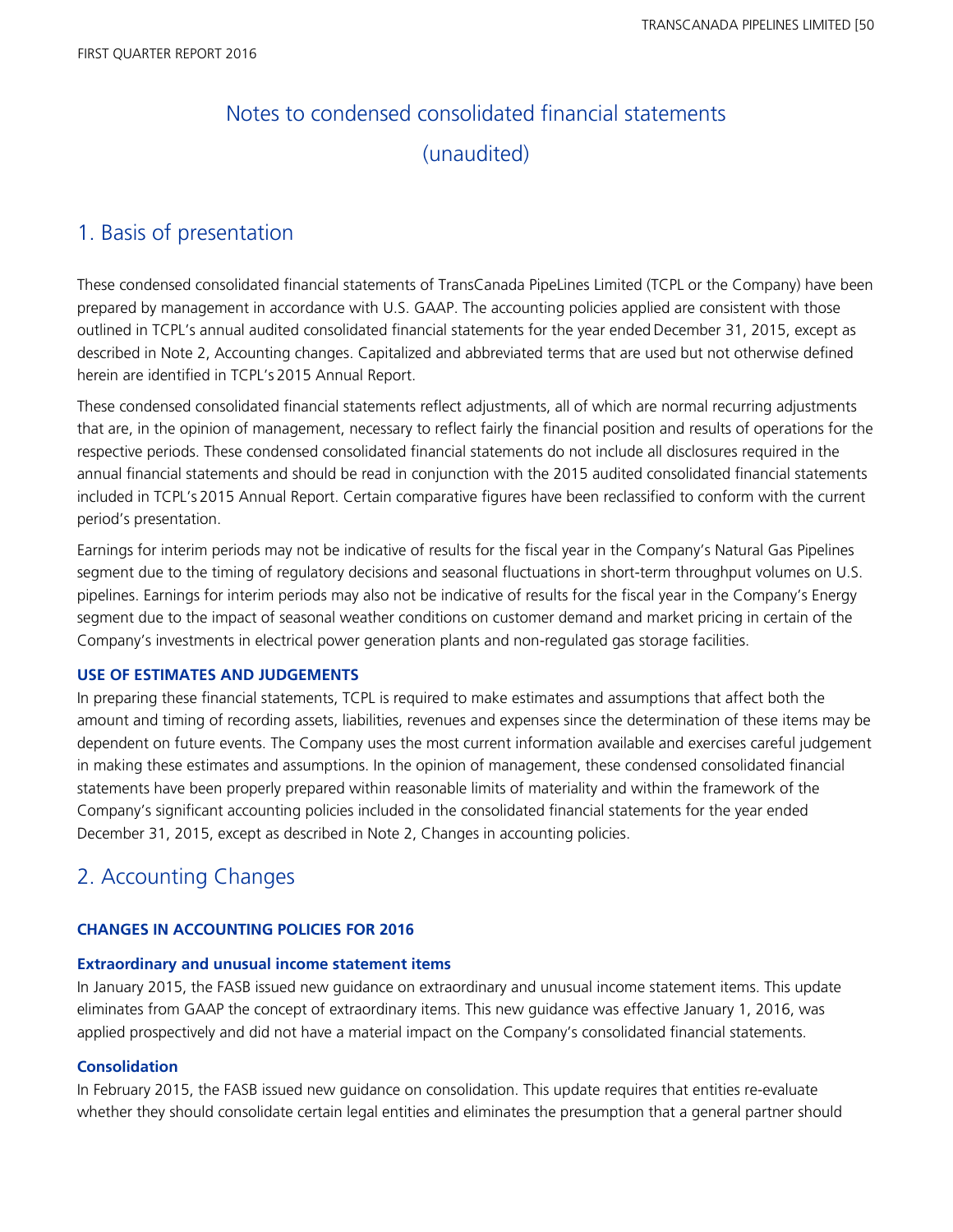consolidate a limited partnership. This new guidance was effective January 1, 2016, was applied retrospectively and did not result in any change to the Company's consolidation conclusions. Disclosure requirements outlined in the new guidance are included in Note 12, Variable Interest Entities.

#### **Imputation of interest**

In April 2015, the FASB issued new guidance on simplifying the accounting for debt issuance costs. The amendments in this update require that debt issuance costs be presented in the balance sheet as a direct deduction from the carrying amount of the debt liability consistent with debt discounts or premiums. This new guidance was effective January 1, 2016, was applied retrospectively and resulted in a reclassification of debt issuance costs previously recorded in Intangible and other assets to an offset of their respective debt liabilities on the Company's consolidated balance sheet.

#### **Business combinations**

In September 2015, the FASB issued guidance which intends to simplify the accounting measurement-period adjustments in business combinations. The amended guidance requires an acquirer to recognize adjustments to the provisional amounts that are identified during the measurement period in the reporting period in which the adjustment amounts are determined. In the period the adjustment was determined, the guidance also requires the acquirer to record the effect on earnings of changes in depreciation, amortization, or other income effects, if any, as a result of the change to the provisional amounts, calculated as if the accounting had been completed at the acquisition date. This new guidance was effective January 1, 2016, was applied prospectively and did not have a material impact on the Company's consolidated financial statements.

#### **FUTURE ACCOUNTING CHANGES**

#### **Revenue from contracts with customers**

In 2014, the FASB issued new guidance on revenue from contracts with customers. This guidance supersedes the current revenue recognition requirements and most industry-specific guidance. This new guidance requires that an entity recognize revenue to depict the transfer of promised goods or services to customers in an amount that reflects the consideration to which the company expects to be entitled in exchange for those goods or services. In July 2015, the FASB deferred the effective date of this new standard to January 1, 2018, with early adoption not permitted before January 1, 2017. There are two methods in which the amendment can be applied: (1) retrospectively to each prior reporting period presented, or (2) retrospectively with the cumulative effect recognized at the date of initial application.

The Company is currently evaluating the impact of the adoption of this guidance and has not yet determined the effect on its consolidated financial statements.

#### **Inventory**

In July 2015, the FASB issued new guidance on simplifying the measurement of inventory. The amendments in this update specify that an entity should measure inventory within the scope of this update at the lower of cost and net realizable value. Net realizable value is the estimated selling price in the ordinary course of business, less reasonably predictable costs of completion, disposal and transportation. This new guidance is effective January 1, 2017 and will be applied prospectively. The Company does not expect the adoption of this new standard to have a material impact on its consolidated financial statements.

#### **Financial instruments**

In January 2016, the FASB issued new guidance on the accounting for equity investments and financial liabilities. The new guidance will change the income statement effect of equity investments and the recognition of changes in fair value of financial liabilities when the fair value option is elected. The new guidance also requires the Company to assess valuation allowances for deferred tax assets related to available-for-sale debt securities in combination with their other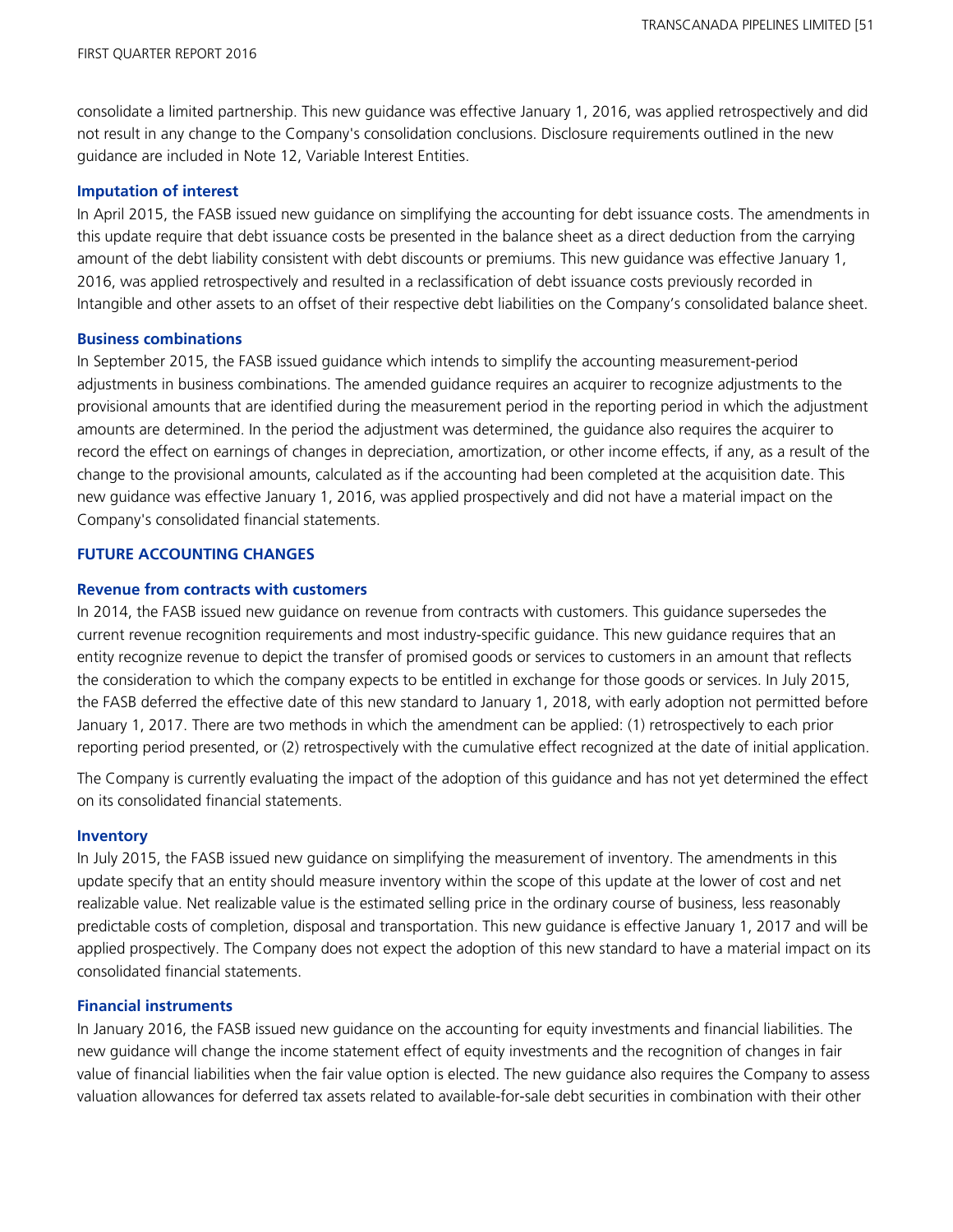deferred tax assets. This new guidance is effective January 1, 2018. The Company is currently evaluating the impact of the adoption of this guidance and has not yet determined the effect on its consolidated financial statements.

#### **Leases**

In February 2016, the FASB issued new guidance on leases. The new guidance requires lessees to recognize most leases, including operating leases, on the balance sheet as lease assets and lease liabilities. In addition, lessees will be required to reassess assumptions associated with existing leases as well as to provide expanded qualitative and quantitative disclosures. The new standard does not make extensive changes to lessor accounting. The new guidance is effective January 1, 2019 and will be applied using a modified retrospective approach. The Company is currently evaluating the impact of the adoption of this guidance and has not yet determined the effect on its consolidated financial statements.

#### **Derivatives and hedging**

In March 2016, the FASB issued new guidance that clarifies the requirements for assessing whether contingent call or put options that can accelerate the payment of principal on debt instruments are clearly and closely related to their debt hosts. The new guidance requires only an assessment of the four-step decision sequence outlined in GAAP to determine whether the economic characteristics and risks of call or put options are clearly and closely related to the economic characteristics and risks. This new guidance is effective January 1, 2017 and the Company is currently evaluating the impact of the adoption of this guidance and has not yet determined the effect on its consolidated financial statements.

#### **Equity method investments**

In March 2016, the FASB issued new guidance that simplifies the transition to equity method accounting. The new guidance eliminates the requirement to retroactively apply the equity method of accounting when an increase in ownership interest in an investment qualifies for equity method accounting. This new guidance is effective January 1, 2017 and will be applied prospectively. The Company does not expect the adoption of this new standard to have a material impact on its consolidated financial statements.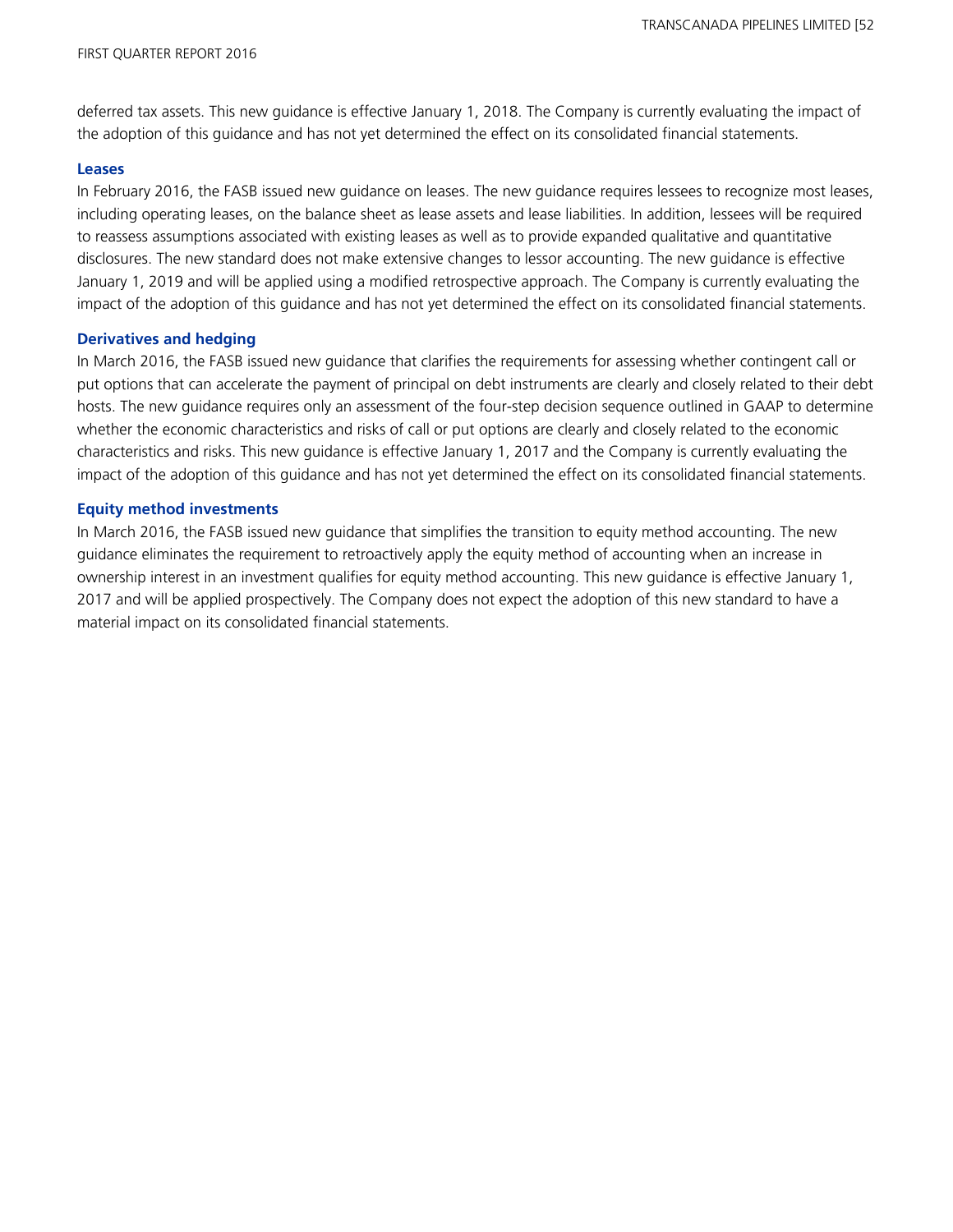## 3. Segmented information

| three months ended March 31                                           | <b>Natural Gas</b><br><b>Pipelines</b> |       | Liquids<br><b>Pipelines</b> |       | Energy |                          | Corporate |                   | <b>Total</b> |       |
|-----------------------------------------------------------------------|----------------------------------------|-------|-----------------------------|-------|--------|--------------------------|-----------|-------------------|--------------|-------|
| (unaudited - millions of Canadian \$)                                 | 2016                                   | 2015  | 2016                        | 2015  | 2016   | 2015                     | 2016      | 2015              | 2016         | 2015  |
| Revenues                                                              | 1,313                                  | 1,305 | 480                         | 443   | 754    | 1,126                    |           |                   | 2,547        | 2,874 |
| Income from equity investments                                        | 51                                     | 54    |                             |       | 84     | 83                       |           |                   | 135          | 137   |
| Plant operating costs and other                                       | (372)                                  | (405) | (125)                       | (115) | (167)  | (210)                    | (51)      | (24)              | (715)        | (754) |
| Commodity purchases resold                                            |                                        |       | (44)                        |       | (470)  | (681)                    |           | $\qquad \qquad$   | (514)        | (681) |
| Property taxes                                                        | (94)                                   | (90)  | (23)                        | (23)  | (24)   | (21)                     |           |                   | (141)        | (134) |
| Depreciation and amortization                                         | (287)                                  | (279) | (70)                        | (63)  | (88)   | (85)                     | (9)       | (7)               | (454)        | (434) |
| Asset impairment charges                                              |                                        |       |                             |       | (211)  | $\overline{\phantom{0}}$ |           | $\qquad \qquad -$ | (211)        |       |
| Loss on sale of assets                                                | (4)                                    |       |                             |       |        | --                       |           |                   | (4)          |       |
| Segmented earnings/(losses)                                           | 607                                    | 585   | 218                         | 242   | (122)  | 212                      | (60)      | (31)              | 643          | 1,008 |
| Interest expense                                                      |                                        |       |                             |       |        |                          |           |                   | (423)        | (326) |
| Interest income and other                                             |                                        |       |                             |       |        |                          |           |                   | 206          | (4)   |
| Income before income taxes                                            |                                        |       |                             |       |        |                          |           |                   | 426          | 678   |
| Income tax expense                                                    |                                        |       |                             |       |        |                          |           |                   | (70)         | (207) |
| Net income                                                            |                                        |       |                             |       |        |                          |           |                   | 356          | 471   |
| Net income attributable to non-controlling interests                  |                                        |       |                             |       |        |                          |           |                   | (80)         | (59)  |
| Net income attributable to controlling interests and to common shares |                                        |       |                             |       |        |                          |           |                   | 276          | 412   |

#### **TOTAL ASSETS**

| (unaudited - millions of Canadian \$) | <b>March 31, 2016</b> | <b>December 31, 2015</b> |
|---------------------------------------|-----------------------|--------------------------|
| Natural Gas Pipelines                 | 30,374                | 31,039                   |
| Liquids Pipelines                     | 15,622                | 16,046                   |
| Energy                                | 15,934                | 15,558                   |
| Corporate                             | 4,349                 | 4,145                    |
|                                       | 66,279                | 66.788                   |

### 4. Asset impairment charges

#### **Power Purchase Arrangements**

On March 7, 2016, TCPL issued notice to the Balancing Pool of the decision to terminate its Sheerness and Sundance A PPAs. In accordance with a provision in the PPAs, a buyer is permitted to terminate the arrangement if a change in law occurs that makes the arrangement unprofitable or more unprofitable. As a result of recent changes in law surrounding the Alberta Specified Gas Emitters Regulation, the Company expects increasing costs related to carbon emissions to continue throughout the remaining terms of the PPAs resulting in increasing unprofitabilty. As such, at March 31, 2016, the Company recognized a non-cash impairment charge of \$211 million (\$155 million after-tax) in its Energy segment, which represents the carrying value of the PPAs.

On March 7, 2016, TCPL also issued notice to the Balancing Pool of the decision to terminate its Sundance B PPA. The Sundance B PPA is held in the ASTC Power Partnership in which the Company holds a 50 per cent ownership interest. As a result, the Company recognized a non-cash impairment charge of \$29 million (\$21 million after-tax) in its Energy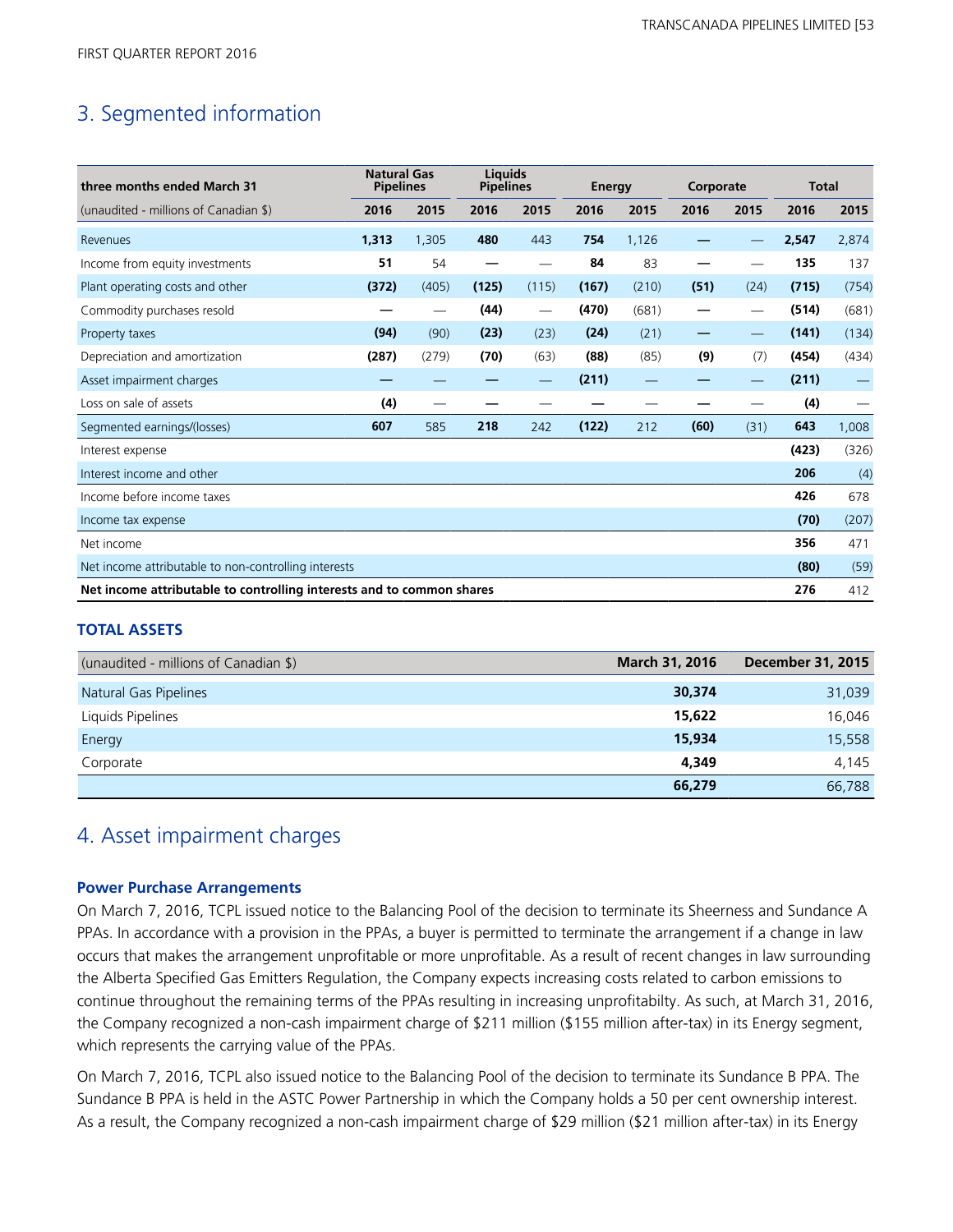segment, which represents the carrying value of the equity investment. This impairment charge is included in the income from equity investments on the condensed consolidated statement of income.

## 5. Income taxes

At March 31, 2016, the total unrecognized tax benefit of uncertain tax positions was approximately \$14 million (December 31, 2015 - \$13 million). TCPL recognizes interest and penalties related to income tax uncertainties in income tax expense. Included in income tax expense for the three months ended March 31, 2016 is nil for interest expense and nil for penalties (March 31, 2015 - \$1 million of income for the reversal of interest expense and nil for penalties). At March 31, 2016, the Company had \$3 million accrued for interest expense and nil accrued for penalties (December 31, 2015 - \$4 million accrued for interest expense and nil for penalties).

The effective tax rates for the three-month periods ended March 31, 2016 and 2015 were 17 per cent and 31 per cent, respectively. The lower effective tax rate in 2016 was primarily the result of lower flow-through taxes in 2016 on Canadian regulated pipelines and changes in the proportion of income earned between Canadian and foreign jurisdictions.

## 6. Long-term debt

#### **LONG-TERM DEBT ISSUED**

The Company issued long-term debt in the three months ended March 31, 2016 as follows:

| (unaudited - millions of Canadian \$,<br>unless noted otherwise) | Issue date Type |                                     | <b>Maturity date</b> | Amount   | Interest rate |
|------------------------------------------------------------------|-----------------|-------------------------------------|----------------------|----------|---------------|
| <b>TRANSCANADA PIPELINES LIMITED</b>                             |                 |                                     |                      |          |               |
|                                                                  |                 | January 2016 Senior Unsecured Notes | January 2019         | US \$400 | 3.125%        |
|                                                                  |                 | January 2016 Senior Unsecured Notes | January 2026         | US \$850 | 4.875%        |

#### **LONG-TERM DEBT RETIRED**

The Company retired long-term debt in the three months ended March 31, 2016 as follows:

| (unaudited - millions of Canadian \$,<br>unless noted otherwise) | <b>Retirement date Type</b> |                                     | Amount          | Interest rate |
|------------------------------------------------------------------|-----------------------------|-------------------------------------|-----------------|---------------|
| <b>TRANSCANADA PIPELINES LIMITED</b>                             |                             |                                     |                 |               |
|                                                                  |                             | January 2016 Senior Unsecured Notes | <b>US \$750</b> | 0.75%         |
| NOVA GAS TRANSMISSION LTD.                                       |                             |                                     |                 |               |
|                                                                  | February 2016 Debentures    |                                     | \$225           | $12.2\%$      |

In the three months ended March 31, 2016, TCPL capitalized interest related to capital projects of \$41 million (2015 - \$70 million).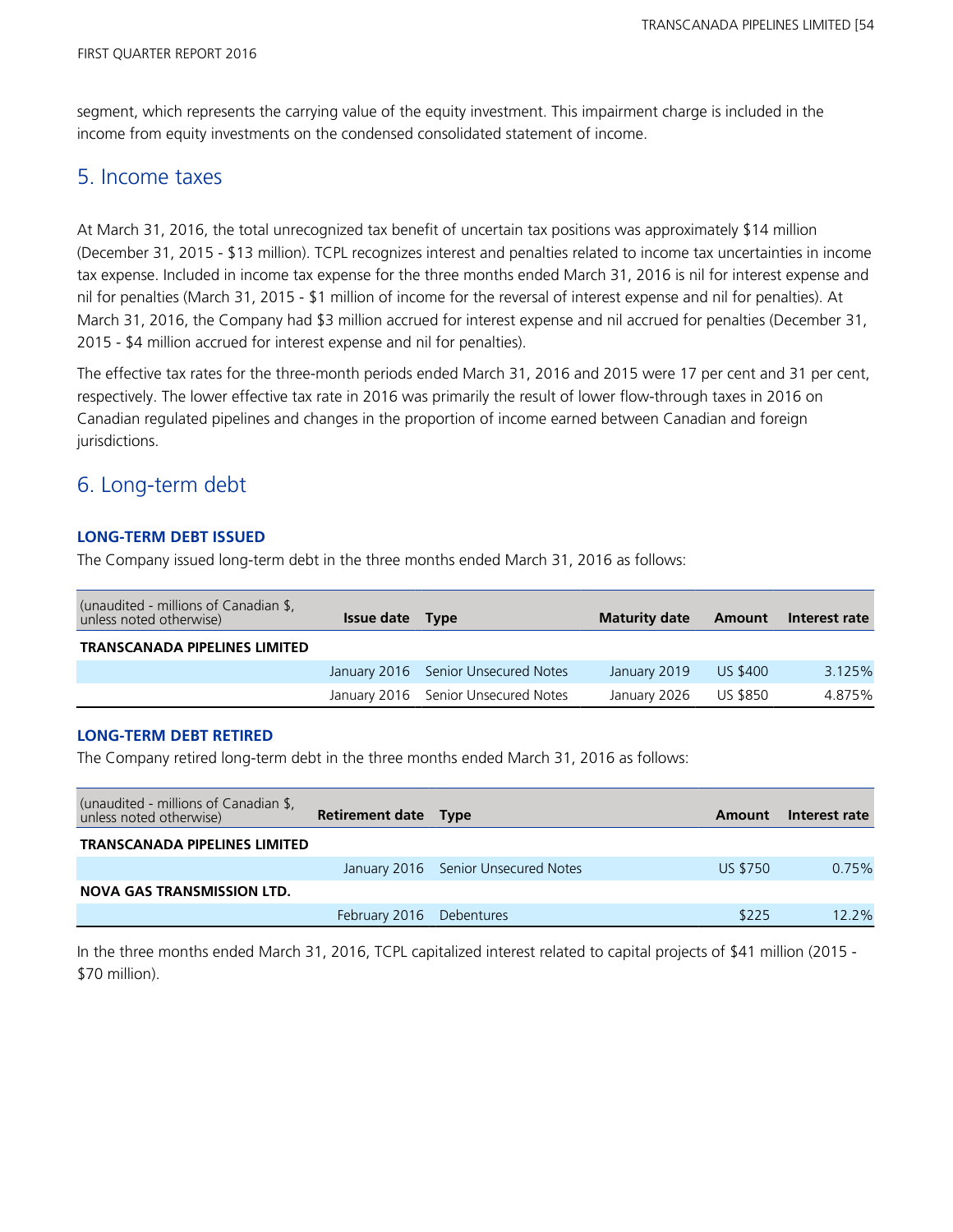## 7. Other comprehensive income/(loss) and accumulated other comprehensive loss

Components of other comprehensive income/(loss), including the portion attributable to non-controlling interests and related tax effects, are as follows:

| three months ended March 31, 2016<br>(unaudited - millions of Canadian \$)                                                      | <b>Before tax</b><br>amount | Income tax<br>recovery/<br>(expense) | Net of tax<br>amount |
|---------------------------------------------------------------------------------------------------------------------------------|-----------------------------|--------------------------------------|----------------------|
|                                                                                                                                 |                             |                                      |                      |
| Foreign currency translation losses on net investment in foreign operations                                                     | (210)                       | (2)                                  | (212)                |
| Change in fair value of net investment hedges                                                                                   | (3)                         |                                      | (2)                  |
| Change in fair value of cash flow hedges                                                                                        | (54)                        | 15                                   | (39)                 |
| Reclassification to net income of gains on cash flow hedges                                                                     | 120                         | (40)                                 | 80                   |
| Reclassification to net income of actuarial gains and prior service costs on<br>pension and other post-retirement benefit plans | 5                           | (1)                                  |                      |
| Other comprehensive income on equity investments                                                                                | 4                           | (1)                                  |                      |
| Other comprehensive loss                                                                                                        | (138)                       | (28)                                 | (166)                |

| three months ended March 31, 2015                                                                                                          | <b>Before tax</b> | Income tax<br>recovery/ | Net of tax |
|--------------------------------------------------------------------------------------------------------------------------------------------|-------------------|-------------------------|------------|
| (unaudited - millions of Canadian \$)                                                                                                      | amount            | (expense)               | amount     |
| Foreign currency translation gains on net investment in foreign operations                                                                 | 460               | 9                       | 469        |
| Change in fair value of net investment hedges                                                                                              | (359)             | 93                      | (266)      |
| Change in fair value of cash flow hedges                                                                                                   | 21                | (6)                     | 15         |
| Reclassification to net income of gains and losses on cash flow hedges                                                                     | 73                | (29)                    | 44         |
| Reclassification to net income of actuarial gains and losses and prior service<br>costs on pension and other post-retirement benefit plans | 10                | (3)                     |            |
| Other comprehensive income on equity investments                                                                                           | 4                 | (1)                     | 3          |
| Other comprehensive income                                                                                                                 | 209               | 63                      | 272        |

The changes in AOCI by component are as follows:

| three months ended March 31, 2016<br>(unaudited - millions of Canadian \$) | Currency<br>translation<br>adjustments | <b>Cash flow</b><br>hedges | <b>Pension and</b><br><b>OPEB</b> plan<br>adjustments | <b>Equity</b><br>investments | Total <sup>1</sup> |
|----------------------------------------------------------------------------|----------------------------------------|----------------------------|-------------------------------------------------------|------------------------------|--------------------|
| AOCI balance at January 1, 2016                                            | (383)                                  | (97)                       | (198)                                                 | (261)                        | (939)              |
| Other comprehensive loss before reclassifications <sup>2</sup>             | (110)                                  | (37)                       |                                                       |                              | (147)              |
| Amounts reclassified from accumulated other<br>comprehensive loss          |                                        | 80                         | 4                                                     |                              | 87                 |
| Net current period other comprehensive (loss)/<br>income <sup>-</sup>      | (110)                                  | 43                         | 4                                                     |                              | (60)               |
| AOCI balance at March 31, 2016                                             | (493)                                  | (54)                       | (194)                                                 | (258)                        | (999)              |

<sup>1</sup> All amounts are net of tax. Amounts in parentheses indicate losses recorded to OCI.

<sup>2</sup>Other comprehensive loss before reclassifications on currency translation adjustments and cash flow hedges is net of non-controlling interest losses of \$104 million and \$2 million, respectively.

<sup>3</sup> Losses related to cash flow hedges reported in AOCI and expected to be reclassified to net income in the next 12 months are estimated to be \$47 million (\$28 million, net of tax) at March 31, 2016. These estimates assume constant commodity prices, interest rates and foreign exchange rates over time, however, the amounts reclassified will vary based on the actual value of these factors at the date of settlement.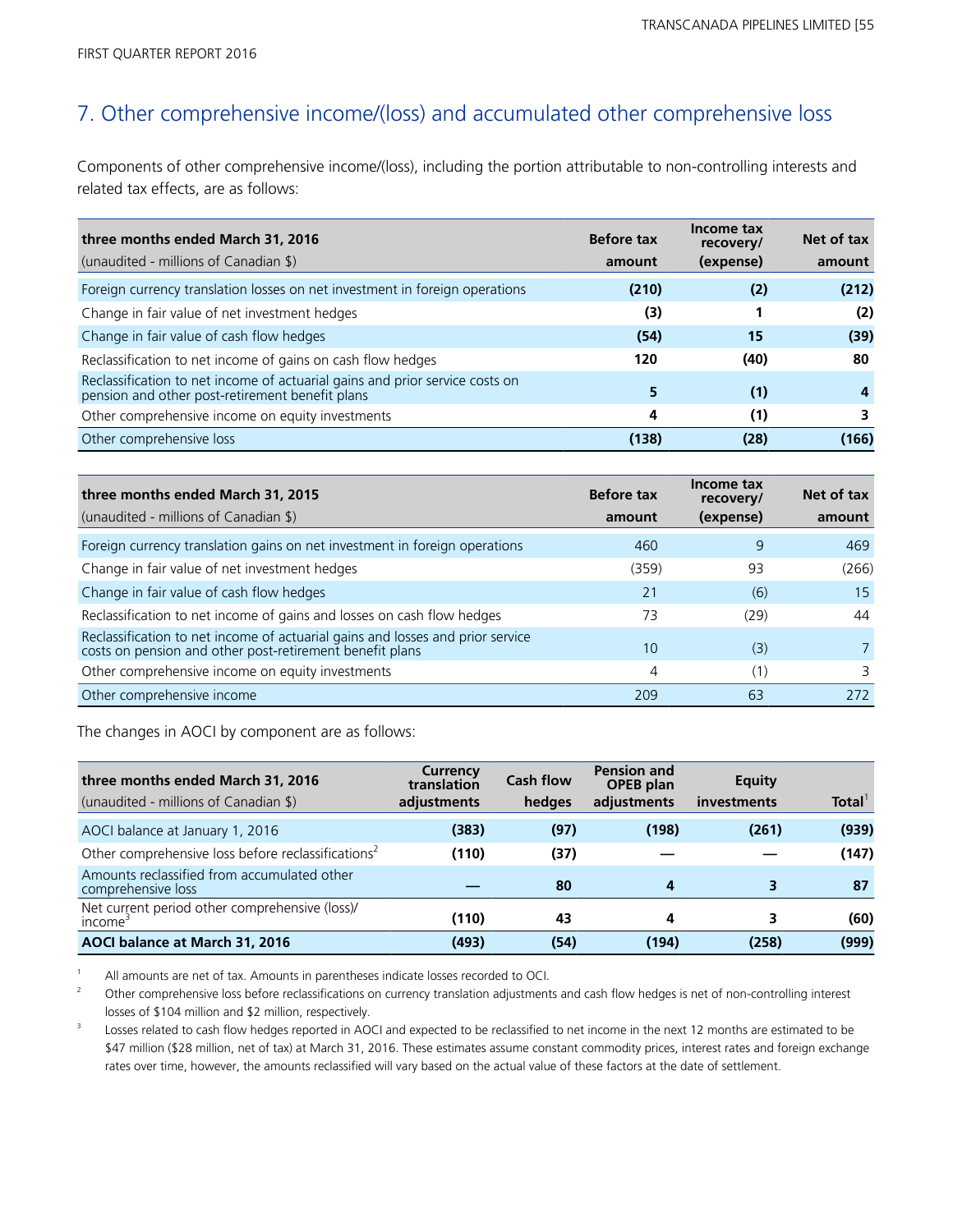Details about reclassifications out of AOCI into the consolidated statement of income are as follows:

|                                                               | <b>Amounts reclassified from</b><br>accumulated other comprehensive loss <sup>1</sup> |                                |                                                                            |
|---------------------------------------------------------------|---------------------------------------------------------------------------------------|--------------------------------|----------------------------------------------------------------------------|
|                                                               | three months ended<br>March 31                                                        | three months ended<br>March 31 | <b>Affected line item</b><br>in the condensed<br>consolidated statement of |
| (unaudited - millions of Canadian \$)                         | 2016                                                                                  | 2015                           | income                                                                     |
| Cash flow hedges                                              |                                                                                       |                                |                                                                            |
| Commodities                                                   | (82)                                                                                  | (69)                           | Revenues (Energy)                                                          |
| Foreign exchange                                              | (34)                                                                                  |                                | Interest income and other                                                  |
| Interest                                                      | (4)                                                                                   | (4)                            | Interest expense                                                           |
|                                                               | (120)                                                                                 | (73)                           | Total before tax                                                           |
|                                                               | 40                                                                                    | 29                             | Income tax expense                                                         |
|                                                               | (80)                                                                                  | (44)                           | Net of tax                                                                 |
| Pension and other post-retirement benefit<br>plan adjustments |                                                                                       |                                |                                                                            |
| Amortization of actuarial loss                                | (5)                                                                                   | (10)                           | $\overline{2}$                                                             |
|                                                               | 1                                                                                     | 3                              | Income tax expense                                                         |
|                                                               | (4)                                                                                   | (7)                            | Net of tax                                                                 |
| Equity investments                                            |                                                                                       |                                |                                                                            |
| Equity income                                                 | (4)                                                                                   | (4)                            | Income from equity investments                                             |
|                                                               | 1                                                                                     |                                | Income tax expense                                                         |
|                                                               | (3)                                                                                   | (3)                            | Net of tax                                                                 |

<sup>1</sup> All amounts in parentheses indicate expenses to the condensed consolidated statement of income.

<sup>2</sup> These accumulated other comprehensive loss components are included in the computation of net benefit cost. Refer to Note 8 for additional detail.

## 8. Employee post-retirement benefits

The net benefit cost recognized for the Company's defined benefit pension plans and other post-retirement benefit plans is as follows:

|                                       | three months ended March 31  |      |                                     |      |  |
|---------------------------------------|------------------------------|------|-------------------------------------|------|--|
|                                       | <b>Pension benefit plans</b> |      | Other post-retirement benefit plans |      |  |
| (unaudited - millions of Canadian \$) | 2016                         | 2015 | 2016                                | 2015 |  |
| Service cost                          | 26                           | 27   |                                     |      |  |
| Interest cost                         | 30                           | 28   | 2                                   |      |  |
| Expected return on plan assets        | (40)                         | (38) |                                     |      |  |
| Amortization of actuarial loss        | 4                            | 9    |                                     |      |  |
| Amortization of regulatory asset      | 4                            | 6    |                                     |      |  |
| Net benefit cost recognized           | 24                           | 32   | 4                                   | 4    |  |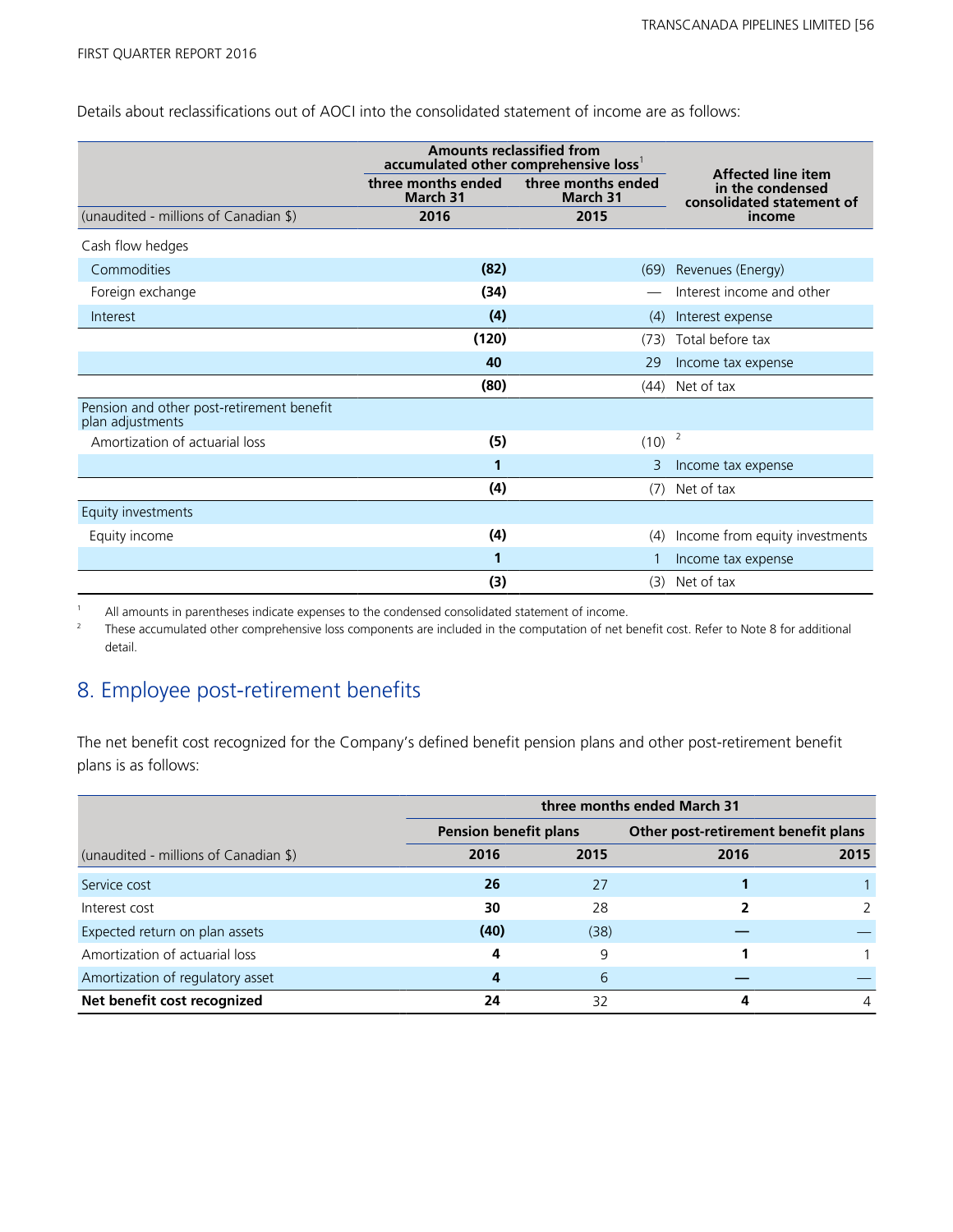## 9. Risk management and financial instruments

#### **RISK MANAGEMENT OVERVIEW**

TCPL has exposure to market risk and counterparty credit risk, and has strategies, policies and limits in place to manage the impact of these risks on earnings and cash flow.

#### **COUNTERPARTY CREDIT RISK**

TCPL's maximum counterparty credit exposure with respect to financial instruments at March 31, 2016, without taking into account security held, consisted of accounts receivable, available for sale assets recorded at fair value, the fair value of derivative assets, notes, loans and advances receivable. The Company regularly reviews its accounts receivable and records an allowance for doubtful accounts as necessary using the specific identification method. At March 31, 2016, there were no significant amounts past due or impaired, and there were no significant credit losses during the period.

The Company had a credit risk concentration due from a counterparty of \$191 million (US\$147 million) at March 31, 2016 (December 31, 2015 - \$248 million (US\$179 million)). This amount is expected to be fully collectible and is secured by a guarantee from the counterparty's investment grade parent company.

#### **NET INVESTMENT IN FOREIGN OPERATIONS**

The Company hedges its net investment in foreign operations (on an after-tax basis) with U.S. dollar-denominated debt, cross-currency interest rate swaps and foreign exchange forward contracts.

#### **U.S. dollar-denominated debt designated as a net investment hedge**

| (unaudited - millions of Canadian \$, unless noted otherwise) | March 31, 2016     | December 31, 2015  |
|---------------------------------------------------------------|--------------------|--------------------|
| Notional amount                                               | 19,100 (US 14,700) | 23,100 (US 16,700) |
| Fair value                                                    | 20,100 (US 15,500) | 23,800 (US 17,200) |

#### **Derivatives designated as a net investment hedge**

|                                                                                     | March 31, 2016 |                                               | <b>December 31, 2015</b> |                                              |
|-------------------------------------------------------------------------------------|----------------|-----------------------------------------------|--------------------------|----------------------------------------------|
| (unaudited - millions of Canadian \$, unless noted otherwise)                       | Fair value     | <b>Notional</b><br>.or<br>principal<br>amount | Fair value               | <b>Notional</b><br>or<br>principal<br>amount |
| Asset/(liability)                                                                   |                |                                               |                          |                                              |
| U.S. dollar cross-currency interest rate swaps (maturing 2016 to 2019) <sup>2</sup> | (573)          | <b>US 2,900</b>                               | (730)                    | US 3,150                                     |
| U.S. dollar foreign exchange forward contracts (maturing 2016 to 2017)              | (58)           | <b>US 700</b>                                 | 50                       | US 1,800                                     |
|                                                                                     | (631)          | <b>US 3,600</b>                               | (680)                    | US 4,950                                     |

 $\frac{1}{2}$  Fair values equal carrying values.

In the three months ended March 31, 2016, net realized gains of \$2 million (2015 - gains of \$3 million) related to the interest component of cross-currency swap settlements are included in interest expense.

#### **FINANCIAL INSTRUMENTS**

#### **Non-derivative financial instruments**

#### **Fair value of non-derivative financial instruments**

The fair value of the Company's Notes receivable is calculated by discounting future payments of interest and principal using forward interest rates. The fair value of Long-term debt and Junior subordinated notes is estimated using an income approach based on quoted market prices for the same or similar debt instruments from external data service providers.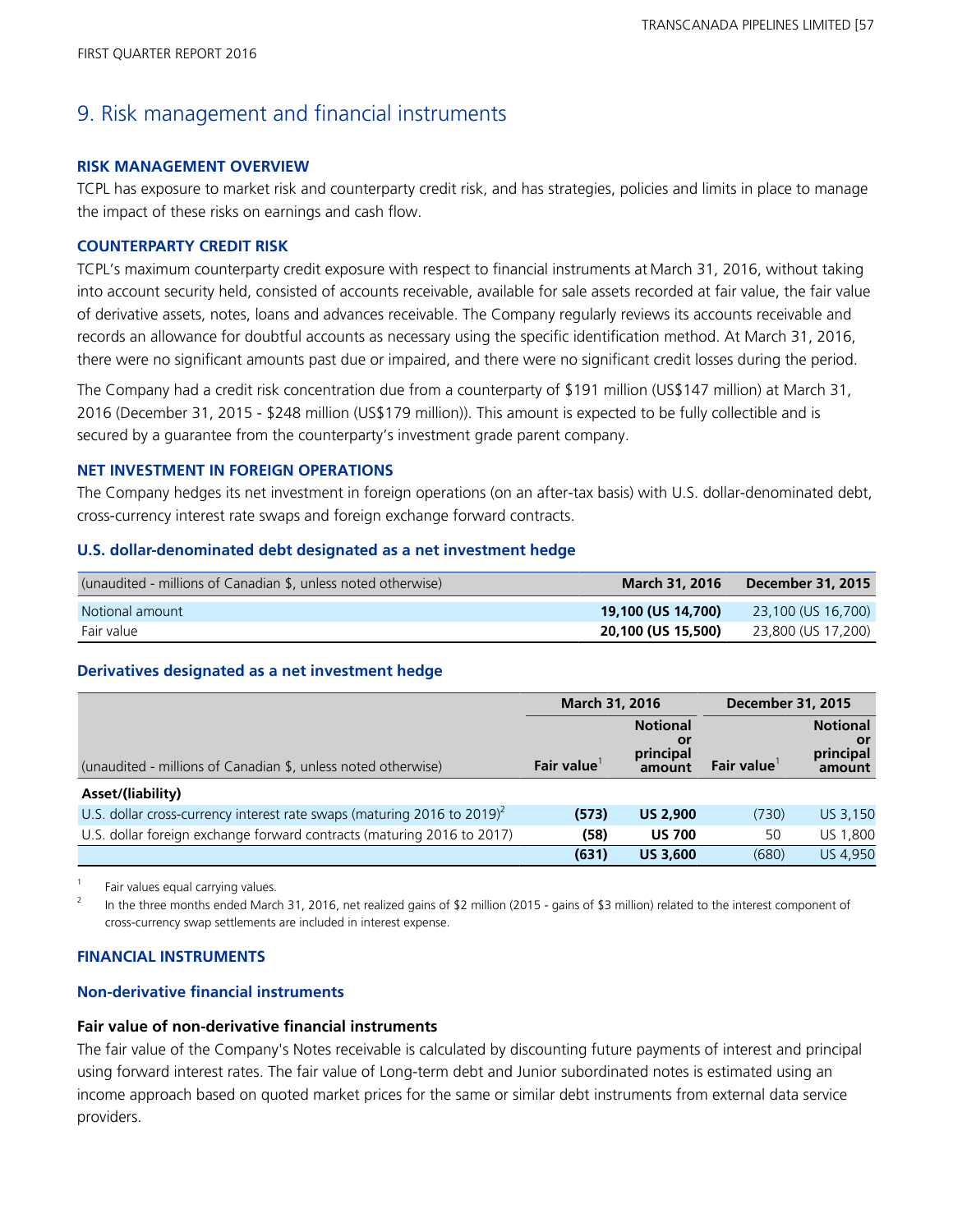Available for sale assets are recorded at fair value which is calculated using quoted market prices where available. Certain non-derivative financial instruments included in cash and cash equivalents, accounts receivable, due from affiliates, intangible and other assets, notes payable, accounts payable and other, due to affiliates, accrued interest and other long-term liabilities have carrying amounts that approximate their fair value due to the nature of the item or the short time to maturity and would also be classified in Level II of the fair value hierarchy.

Credit risk has been taken into consideration when calculating the fair value of non-derivative instruments.

#### **Balance sheet presentation of non-derivative financial instruments**

The following table details the fair value of the non-derivative financial instruments, excluding those where carrying amounts approximate fair value, and would be classified in Level II of the fair value hierarchy:

|                                           |                    | March 31, 2016 |                    | <b>December 31, 2015</b> |
|-------------------------------------------|--------------------|----------------|--------------------|--------------------------|
| (unaudited - millions of Canadian \$)     | Carrying<br>amount | Fair<br>value  | Carrying<br>amount | Fair<br>value            |
| Notes receivable <sup>1</sup>             | 155                | <b>200</b>     | 214                | 265                      |
| Current and long-term debt <sup>2,3</sup> | (30, 509)          | (33, 515)      | (31, 456)          | (34, 309)                |
| Junior subordinated notes                 | (2,257)            | (1,745)        | (2.409)            | (2,011)                  |
|                                           | (32,611)           | (35,060)       | (33, 651)          | (36, 055)                |

<sup>1</sup>Notes receivable are included in other current assets and intangible and other assets on the condensed consolidated balance sheet.

<sup>2</sup> Long-term debt is recorded at amortized cost except for US\$900 million (December 31, 2015 - US\$850 million) that is attributed to hedged risk and recorded at fair value.

<sup>3</sup> Consolidated net income for the three months ended March 31, 2016 included unrealized losses of \$12 million (March 31, 2015 - losses of \$3 million) for fair value adjustments attributable to the hedged interest rate risk associated with interest rate swap fair value hedging relationships on US\$900 million of long-term debt at March 31, 2016 (December 31, 2015 - US\$850 million). There were no other unrealized gains or losses from fair value adjustments to the non-derivative financial instruments.

#### **Available for sale assets summary**

The following tables summarize additional information about the Company's restricted investments that are classified as available for sale assets:

|                                                   |                                       | <b>March 31, 2016</b>                               | <b>December 31, 2015</b>                     |                                                     |  |
|---------------------------------------------------|---------------------------------------|-----------------------------------------------------|----------------------------------------------|-----------------------------------------------------|--|
| (unaudited - millions of Canadian \$)             | <b>LMCI</b> restricted<br>investments | <b>Other restricted</b><br>investments <sup>2</sup> | <b>LMCI</b> restricted<br><b>investments</b> | <b>Other restricted</b><br>investments <sup>2</sup> |  |
| Fair Values <sup>1</sup>                          |                                       |                                                     |                                              |                                                     |  |
| Fixed income securities (maturing within 5 years) |                                       | 86                                                  |                                              | 90                                                  |  |
| Fixed income securities (maturing after 10 years) | 338                                   |                                                     | 261                                          |                                                     |  |
|                                                   | 338                                   | 86                                                  | 261                                          | 90                                                  |  |

Available for sale assets are recorded at fair value and included in intangible and other assets on the condensed consolidated balance sheet.

<sup>2</sup> Other restricted investments have been set aside to fund insurance claim losses to be paid by the Company's wholly-owned captive insurance subsidiary.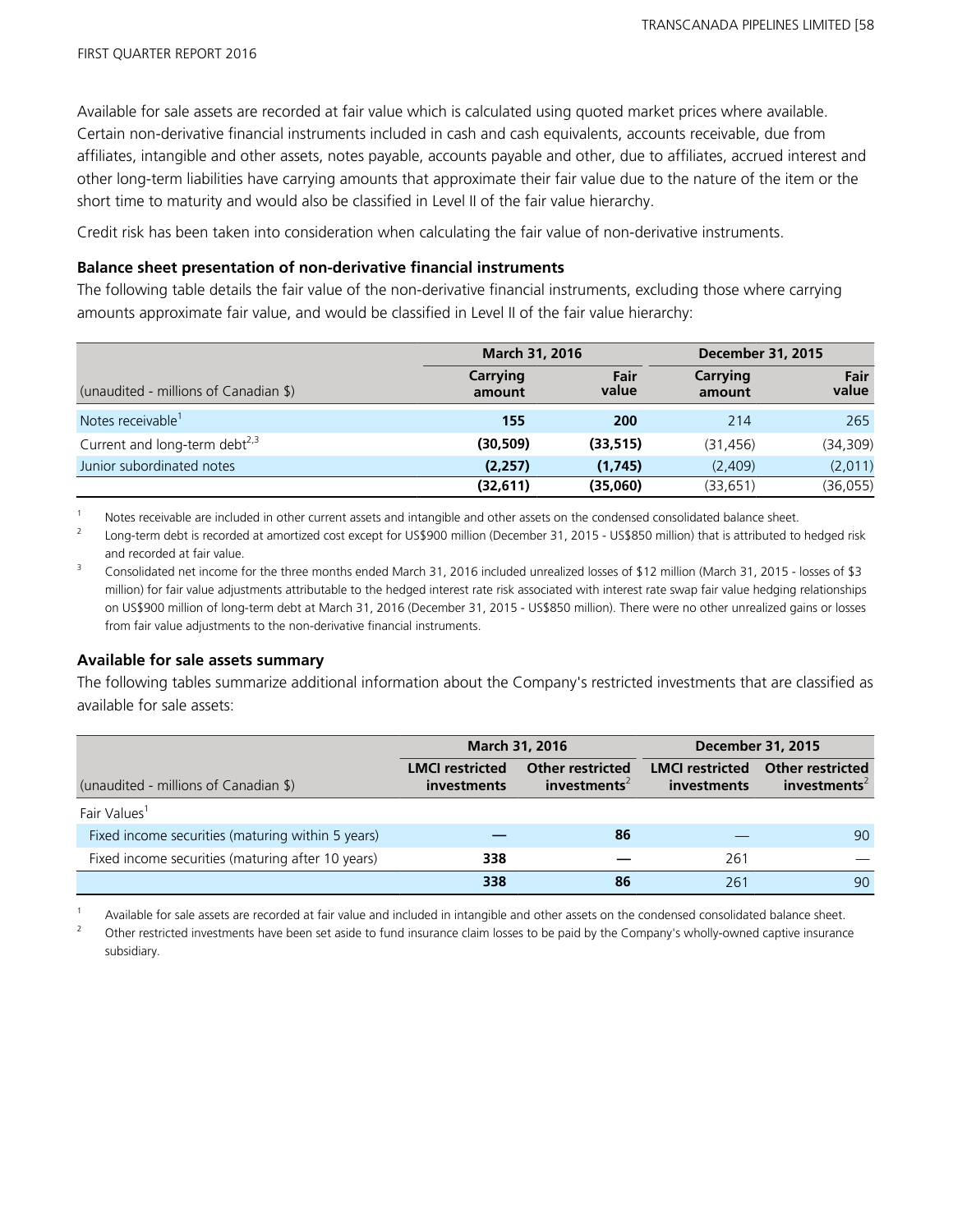|                                       |                                       | <b>March 31, 2016</b>                               | March 31, 2015                        |                                                     |  |
|---------------------------------------|---------------------------------------|-----------------------------------------------------|---------------------------------------|-----------------------------------------------------|--|
| (unaudited - millions of Canadian \$) | <b>LMCI</b> restricted<br>investments | <b>Other restricted</b><br>investments <sup>2</sup> | <b>LMCI</b> restricted<br>investments | <b>Other restricted</b><br>investments <sup>2</sup> |  |
| Net unrealized gains in the period    |                                       |                                                     |                                       |                                                     |  |
| three months ended                    |                                       |                                                     |                                       |                                                     |  |

Gains and losses arising from changes in the fair value of LMCI restricted investments impact the subsequent amounts to be collected through tolls to cover future pipeline abandonment costs. As a result, the Company records these gains and losses as regulatory assets or liabilities.

<sup>2</sup> Unrealized gains and losses on other restricted investments are included in OCI.

#### **Derivative instruments**

#### **Fair value of derivative instruments**

The fair value of foreign exchange and interest rate derivatives has been calculated using the income approach which uses period end market rates and applies a discounted cash flow valuation model. The fair value of commodity derivatives has been calculated using quoted market prices where available. In the absence of quoted market prices, third-party broker quotes or other valuation techniques have been used. The fair value of options has been calculated using the Black-Scholes pricing model. Credit risk has been taken into consideration when calculating the fair value of derivative instruments.

In some cases, even though the derivatives are considered to be effective economic hedges, they do not meet the specific criteria for hedge accounting treatment or are not designated as a hedge and are accounted for at fair value with changes in fair value recorded in net income in the period of change. This may expose the Company to increased variability in reported earnings because the fair value of the derivative instruments can fluctuate significantly from period to period.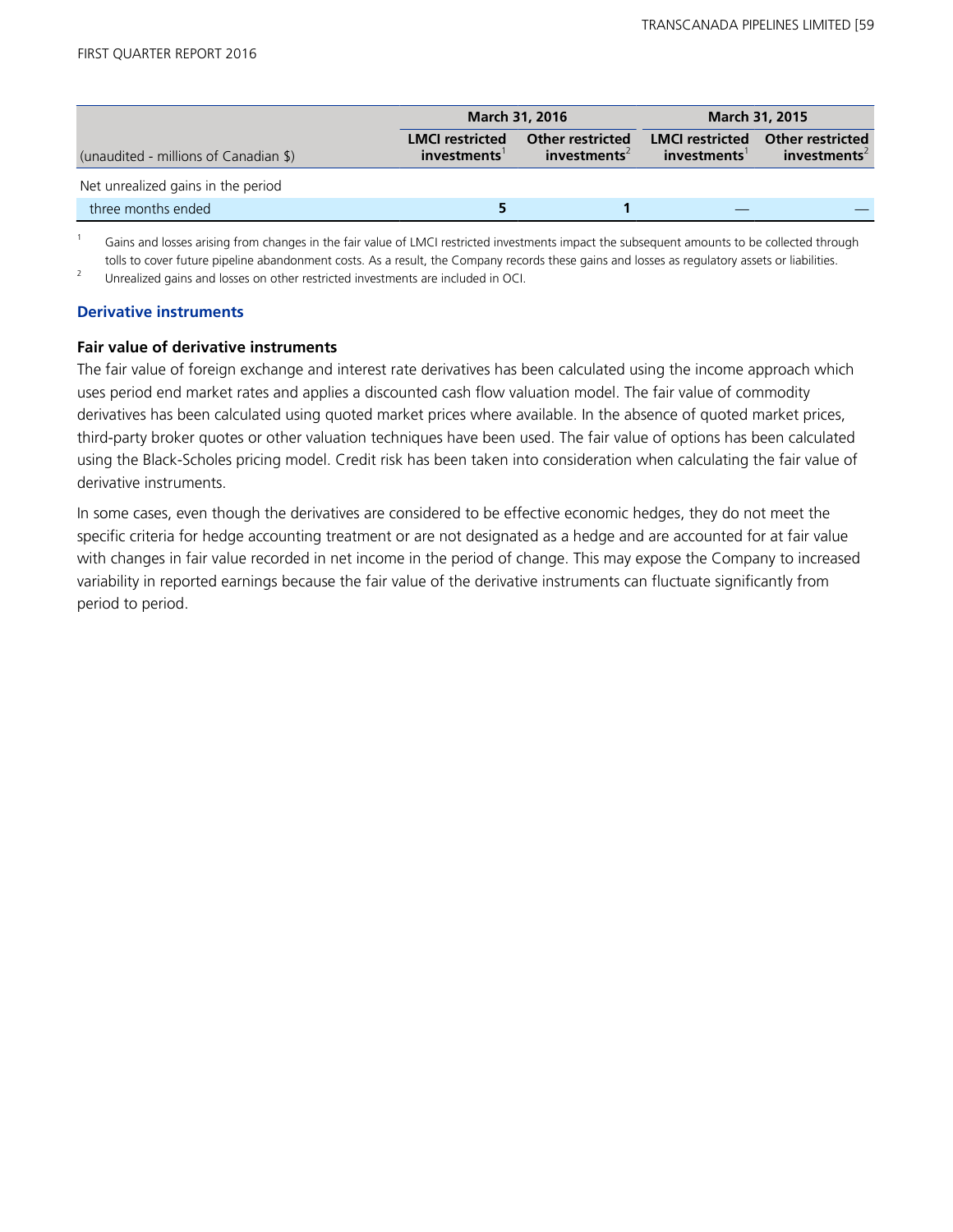#### **Balance sheet presentation of derivative instruments**

The balance sheet classification of the fair value of the derivative instruments as at March 31, 2016 is as follows:

| at March 31, 2016<br>(unaudited - millions of Canadian \$) | <b>Cash Flow</b><br>$H$ edges <sup>1</sup> | <b>Fair Value</b><br>$H$ edges <sup>1</sup> | <b>Net</b><br>Investment<br>$H$ edges <sup>1</sup> | <b>Held for</b><br>$\mathsf{Trading}^1$ | <b>Total Fair</b><br>Value of<br><b>Derivative</b><br><b>Instruments</b> |
|------------------------------------------------------------|--------------------------------------------|---------------------------------------------|----------------------------------------------------|-----------------------------------------|--------------------------------------------------------------------------|
| Other current assets                                       |                                            |                                             |                                                    |                                         |                                                                          |
| Commodities <sup>2</sup>                                   | 37                                         |                                             |                                                    | 481                                     | 518                                                                      |
| Foreign exchange                                           |                                            |                                             | 7                                                  | 25                                      | 32                                                                       |
| Interest rate                                              |                                            | 5                                           |                                                    | 1                                       | 6                                                                        |
|                                                            | 37                                         | 5                                           | $\overline{7}$                                     | 507                                     | 556                                                                      |
| Intangible and other assets                                |                                            |                                             |                                                    |                                         |                                                                          |
| Commodities <sup>2</sup>                                   | 5                                          |                                             |                                                    | 197                                     | 202                                                                      |
| Foreign exchange                                           |                                            |                                             | 6                                                  |                                         | 6                                                                        |
| Interest rate                                              |                                            | 8                                           |                                                    |                                         | 8                                                                        |
|                                                            | 5                                          | 8                                           | 6                                                  | 197                                     | 216                                                                      |
| <b>Total Derivative Assets</b>                             | 42                                         | 13                                          | 13                                                 | 704                                     | 772                                                                      |
| Accounts payable and other                                 |                                            |                                             |                                                    |                                         |                                                                          |
| Commodities <sup>2</sup>                                   | (137)                                      |                                             |                                                    | (554)                                   | (691)                                                                    |
| Foreign exchange                                           | (35)                                       |                                             | (301)                                              | (51)                                    | (387)                                                                    |
| Interest rate                                              | (2)                                        |                                             |                                                    | (1)                                     | (3)                                                                      |
|                                                            | (174)                                      |                                             | (301)                                              | (606)                                   | (1,081)                                                                  |
| Other long-term liabilities                                |                                            |                                             |                                                    |                                         |                                                                          |
| Commodities <sup>2</sup>                                   |                                            |                                             |                                                    | (280)                                   | (280)                                                                    |
| Foreign exchange                                           |                                            |                                             | (343)                                              |                                         | (343)                                                                    |
| Interest rate                                              | (2)                                        |                                             |                                                    |                                         | (2)                                                                      |
|                                                            | (2)                                        |                                             | (343)                                              | (280)                                   | (625)                                                                    |
| <b>Total Derivative Liabilities</b>                        | (176)                                      |                                             | (644)                                              | (886)                                   | (1,706)                                                                  |

 $\frac{1}{2}$  Fair value equals carrying value.

<sup>2</sup>Includes purchases and sales of power, natural gas, and liquids.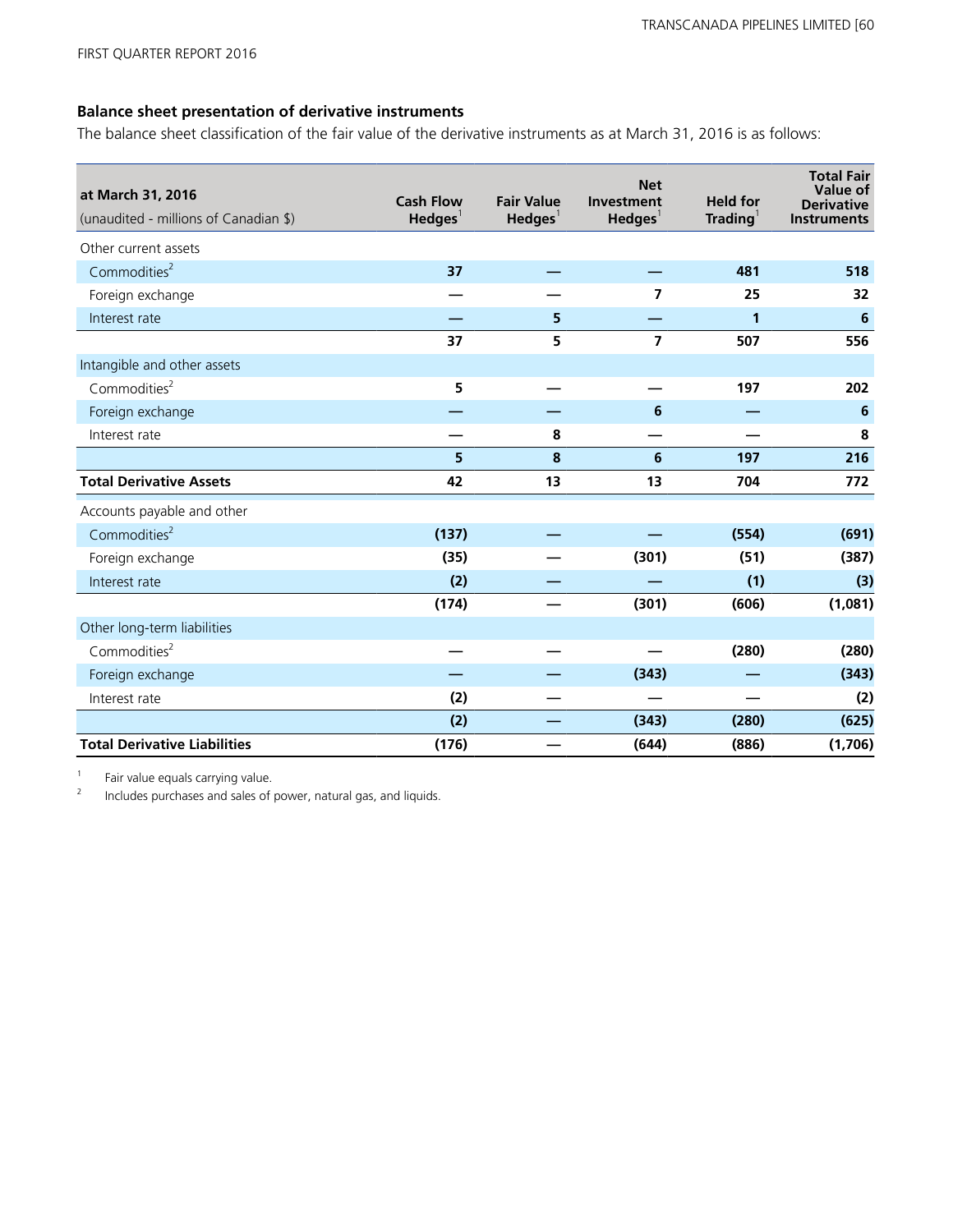The balance sheet classification of the fair value of the derivative instruments as at December 31, 2015 is as follows:

| at December 31, 2015<br>(unaudited - millions of Canadian \$) | <b>Cash Flow</b><br>$H$ edges <sup>1</sup> | <b>Fair Value</b><br>$H$ edges <sup>1</sup> | <b>Net</b><br>Investment<br>$H$ edges <sup>1</sup> | <b>Held for</b><br>$\mathsf{Trading}^1$ | <b>Total Fair</b><br>Value of<br><b>Derivative</b><br><b>Instruments</b> |
|---------------------------------------------------------------|--------------------------------------------|---------------------------------------------|----------------------------------------------------|-----------------------------------------|--------------------------------------------------------------------------|
| Other current assets                                          |                                            |                                             |                                                    |                                         |                                                                          |
| Commodities <sup>2</sup>                                      | 46                                         |                                             |                                                    | 326                                     | 372                                                                      |
| Foreign exchange                                              |                                            |                                             | 65                                                 | 2                                       | 67                                                                       |
| Interest rate                                                 |                                            | $\mathbf{1}$                                |                                                    | $\overline{2}$                          | $\overline{3}$                                                           |
|                                                               | 46                                         | 1                                           | 65                                                 | 330                                     | 442                                                                      |
| Intangible and other assets                                   |                                            |                                             |                                                    |                                         |                                                                          |
| Commodities <sup>2</sup>                                      | 11                                         |                                             |                                                    | 126                                     | 137                                                                      |
| Foreign exchange                                              |                                            |                                             | 29                                                 |                                         | 29                                                                       |
| Interest rate                                                 |                                            | $\overline{2}$                              |                                                    |                                         | $\overline{2}$                                                           |
|                                                               | 11                                         | $\overline{2}$                              | 29                                                 | 126                                     | 168                                                                      |
| <b>Total Derivative Assets</b>                                | 57                                         | 3                                           | 94                                                 | 456                                     | 610                                                                      |
| Accounts payable and other                                    |                                            |                                             |                                                    |                                         |                                                                          |
| Commodities <sup>2</sup>                                      | (112)                                      |                                             |                                                    | (443)                                   | (555)                                                                    |
| Foreign exchange                                              |                                            |                                             | (313)                                              | (54)                                    | (367)                                                                    |
| Interest rate                                                 | (1)                                        | (1)                                         |                                                    | (2)                                     | (4)                                                                      |
|                                                               | (113)                                      | (1)                                         | (313)                                              | (499)                                   | (926)                                                                    |
| Other long-term liabilities                                   |                                            |                                             |                                                    |                                         |                                                                          |
| Commodities <sup>2</sup>                                      | (31)                                       |                                             |                                                    | (131)                                   | (162)                                                                    |
| Foreign exchange                                              |                                            |                                             | (461)                                              |                                         | (461)                                                                    |
| Interest rate                                                 | (1)                                        | (1)                                         |                                                    |                                         | (2)                                                                      |
|                                                               | (32)                                       | (1)                                         | (461)                                              | (131)                                   | (625)                                                                    |
| <b>Total Derivative Liabilities</b>                           | (145)                                      | (2)                                         | (774)                                              | (630)                                   | (1, 551)                                                                 |

 $\frac{1}{2}$  Fair value equals carrying value.

<sup>2</sup>Includes purchases and sales of power and natural gas.

The majority of derivative instruments held for trading have been entered into for risk management purposes and all are subject to the Company's risk management strategies, policies and limits. These include derivatives that have not been designated as hedges or do not qualify for hedge accounting treatment but have been entered into as economic hedges to manage the Company's exposures to market risk.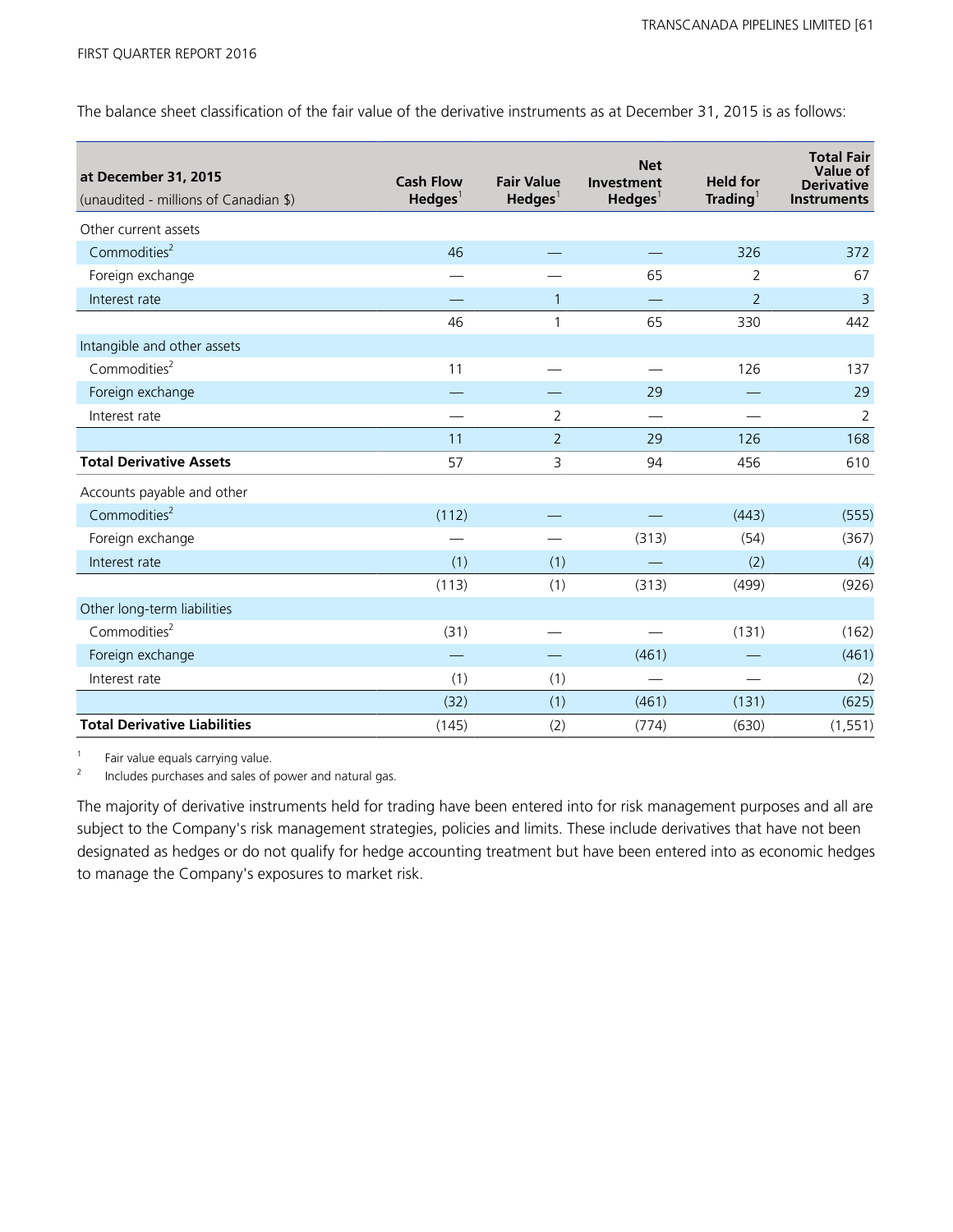#### **Notional and Maturity Summary**

The following tables present the maturity and notional principal or quantity outstanding related to the Company's derivative instruments excluding hedges of the net investment in foreign operations:

| at March 31, 2016   | <b>Power</b> | <b>Natural</b><br>Gas | Liauids | Foreign<br>Exchange | <b>Interest</b> |
|---------------------|--------------|-----------------------|---------|---------------------|-----------------|
| Purchases'          | 100,255      | 236                   | 3       | _                   |                 |
| Sales <sup>1</sup>  | 72,789       | 157                   | 4       |                     |                 |
| Millions of dollars |              |                       |         | <b>US 5,853</b>     | <b>US 1,500</b> |
| Maturity dates      | 2016-2020    | 2016-2020             | 2016    | 2016                | 2016-2019       |

<sup>1</sup>Volumes for power, natural gas and liquids derivatives are in GWh, Bcf and MMBbls, respectively.

| at December 31, 2015   | <b>Power</b> | <b>Natural Gas</b> | Foreign<br>Exchange | Interest  |
|------------------------|--------------|--------------------|---------------------|-----------|
| Purchases <sup>1</sup> | 70.331       | 133                |                     |           |
| Sales <sup>1</sup>     | 54,382       | 70                 |                     |           |
| Millions of dollars    |              | $\hspace{0.05cm}$  | US 1.476            | US 1,100  |
| Maturity dates         | 2016-2020    | 2016-2020          | 2016                | 2016-2019 |

Volumes for power and natural gas derivatives are in GWh and Bcf, respectively.

#### **Unrealized and Realized (Losses)/Gains of Derivative Instruments**

The following summary does not include hedges of the net investment in foreign operations.

|                                                      | three months ended March 31 |      |
|------------------------------------------------------|-----------------------------|------|
| (unaudited - millions of Canadian \$)                | 2016                        | 2015 |
| Derivative instruments held for trading <sup>1</sup> |                             |      |
| Amount of unrealized (losses)/gains in the period    |                             |      |
| Commodities <sup>2</sup>                             | (67)                        | (26) |
| Foreign exchange                                     | 27                          | (29) |
| Amount of realized (losses)/gains in the period      |                             |      |
| Commodities                                          | (95)                        |      |
| Foreign exchange                                     | 44                          | (43) |
| Derivative instruments in hedging relationships      |                             |      |
| Amount of realized (losses)/gains in the period      |                             |      |
| Commodities                                          | (73)                        | 16   |
| Foreign exchange                                     | (63)                        |      |
| Interest rate                                        | 2                           | 2    |

Realized and unrealized gains and losses on held for trading derivative instruments used to purchase and sell commodities are included net in Revenues. Realized and unrealized gains and losses on interest rate and foreign exchange derivative instruments held for trading are included net in Interest expense and Interest income and other, respectively.

<sup>2</sup> Following the March 17, 2016 announcement of the Company's intention to sell the U.S. Northeast merchant power assets, a loss of \$49 million and a gain of \$7 million (2015 - nil) were recorded in net income relating to discontinued cash flow hedges where it was probable that the anticipated underlying transaction would not occur as a result of a future sale.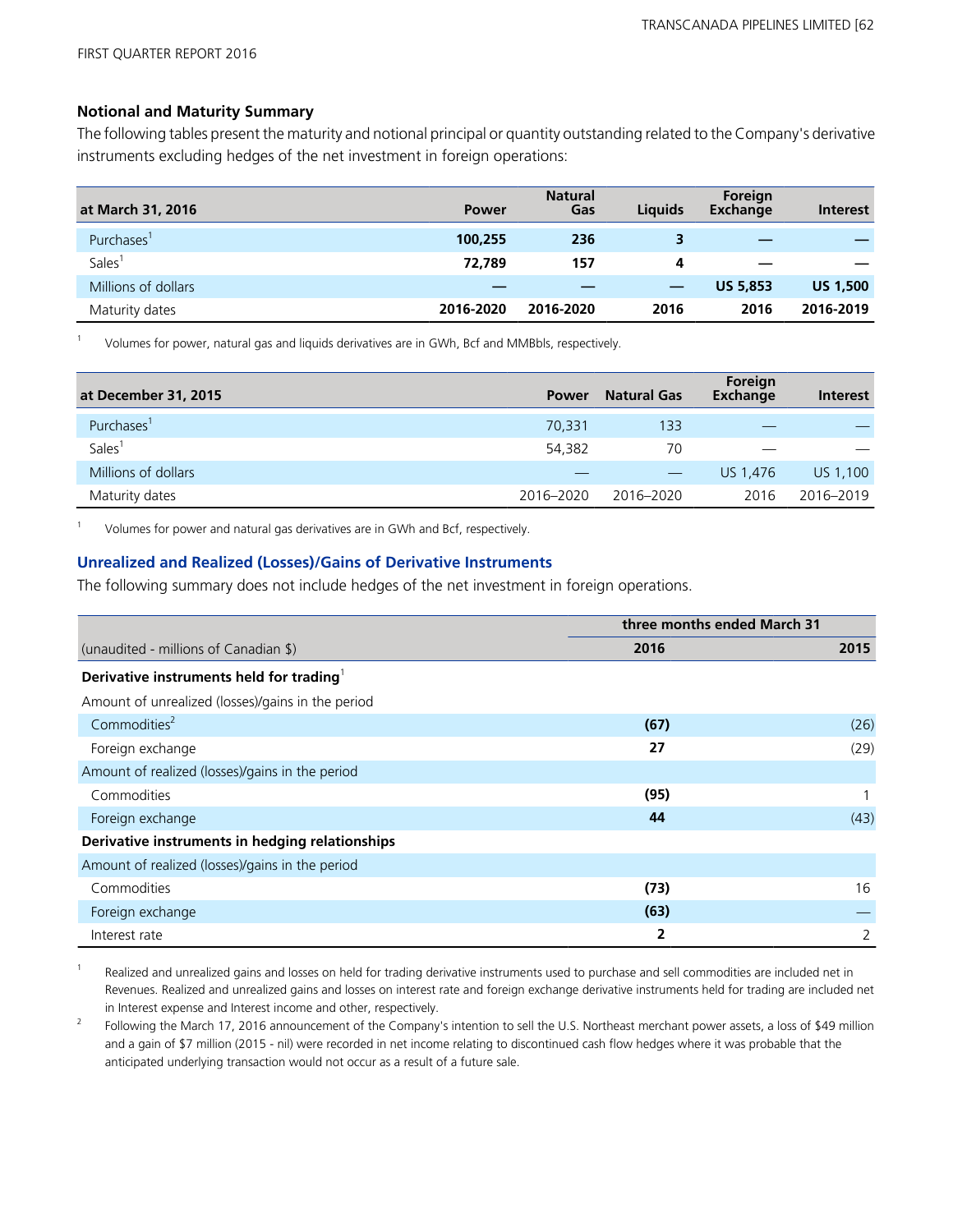#### **Derivatives in cash flow hedging relationships**

The components of OCI (Note 7) related to derivatives in cash flow hedging relationships are as follows:

|                                                                                                                       | three months ended March 31 |      |
|-----------------------------------------------------------------------------------------------------------------------|-----------------------------|------|
| (unaudited - millions of Canadian \$, pre-tax)                                                                        | 2016                        | 2015 |
| Change in fair value of derivative instruments recognized in OCI (effective portion) <sup>1</sup>                     |                             |      |
| Commodities                                                                                                           | (16)                        | 21   |
| Foreign exchange                                                                                                      | (35)                        |      |
| Interest rate                                                                                                         | (1)                         |      |
|                                                                                                                       | (52)                        | 21   |
| Reclassification of gains/(losses) on derivative instruments from AOCI to net income (effective portion) <sup>1</sup> |                             |      |
| Commodities <sup>2</sup>                                                                                              | 82                          | 69   |
| Foreign exchange <sup>3</sup>                                                                                         | 34                          |      |
| Interest rate <sup>4</sup>                                                                                            | 4                           | 4    |
|                                                                                                                       | 120                         | 73   |
| Losses on derivative instruments recognized in net income (ineffective portion)                                       |                             |      |
| Commodities <sup>2</sup>                                                                                              | (58)                        | (63) |
|                                                                                                                       | (58)                        | (63) |

1 No amounts have been excluded from the assessment of hedge effectiveness. Amounts in parentheses indicate losses recorded to OCI.<br>Reported within revenues on the condensed consolidated statement of income

Proported within revenues on the condensed consolidated statement of income.

Reported within interest income and other on the condensed consolidated statement of income.

<sup>4</sup> Reported within interest expense on the condensed consolidated statement of income.

#### **Offsetting of derivative instruments**

The Company enters into derivative contracts with the right to offset in the normal course of business as well as in the event of default. TCPL has no master netting agreements, however, similar contracts are entered into containing rights to offset. The Company has elected to present the fair value of derivative instruments with the right to offset on a gross basis in the balance sheet. The following table shows the impact on the presentation of the fair value of derivative instrument assets and liabilities had the Company elected to present these contracts on a net basis:

| at March 31, 2016                     | <b>Gross derivative instruments</b> | <b>Amounts available</b> |                    |
|---------------------------------------|-------------------------------------|--------------------------|--------------------|
| (unaudited - millions of Canadian \$) | presented on the balance sheet      | for offset               | <b>Net amounts</b> |
| Derivative - Asset                    |                                     |                          |                    |
| Commodities                           | 720                                 | (560)                    | 160                |
| Foreign exchange                      | 38                                  | (38)                     |                    |
| Interest rate                         | 14                                  | (3)                      | 11                 |
| Total                                 | 772                                 | (601)                    | 171                |
| Derivative - Liability                |                                     |                          |                    |
| Commodities                           | (971)                               | 560                      | (411)              |
| Foreign exchange                      | (730)                               | 38                       | (692)              |
| Interest rate                         | (5)                                 | 3                        | (2)                |
| Total                                 | (1,706)                             | 601                      | (1, 105)           |

Amounts available for offset do not include cash collateral pledged or received.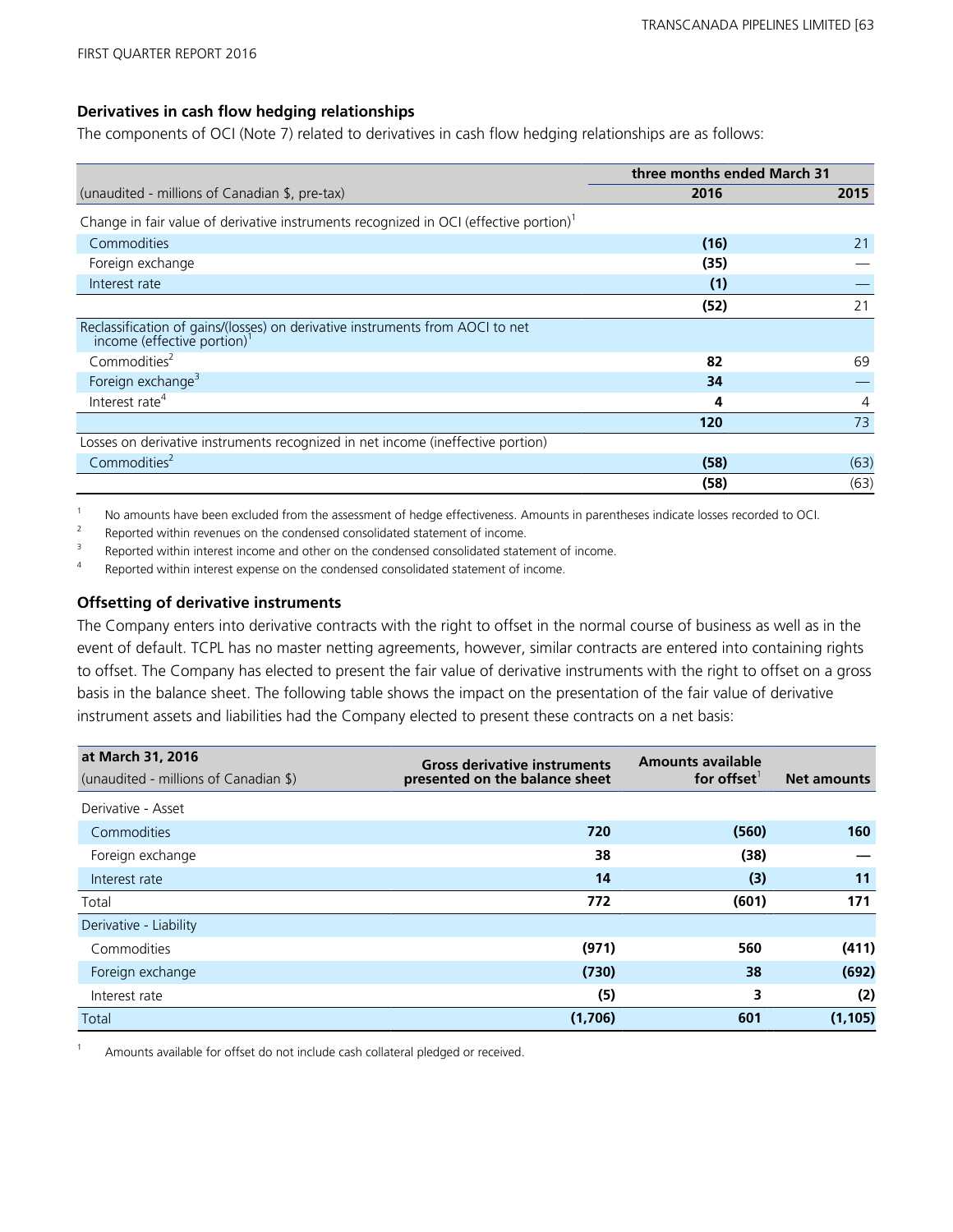The following table shows the impact on the presentation of the fair value of derivative instrument assets and liabilities had the Company elected to present these contracts on a net basis as at December 31, 2015:

| at December 31, 2015<br>(unaudited - millions of Canadian \$) | <b>Gross derivative instruments</b><br>presented on the balance sheet | <b>Amounts available</b><br>for offset | <b>Net amounts</b> |
|---------------------------------------------------------------|-----------------------------------------------------------------------|----------------------------------------|--------------------|
| Derivative - Asset                                            |                                                                       |                                        |                    |
| Commodities                                                   | 509                                                                   | (418)                                  | 91                 |
| Foreign exchange                                              | 96                                                                    | (93)                                   | 3                  |
| Interest rate                                                 | 5                                                                     | (1)                                    | $\overline{4}$     |
| Total                                                         | 610                                                                   | (512)                                  | 98                 |
| Derivative - Liability                                        |                                                                       |                                        |                    |
| Commodities                                                   | (717)                                                                 | 418                                    | (299)              |
| Foreign exchange                                              | (828)                                                                 | 93                                     | (735)              |
| Interest rate                                                 | (6)                                                                   |                                        | (5)                |
| Total                                                         | (1, 551)                                                              | 512                                    | (1,039)            |

Amounts available for offset do not include cash collateral pledged or received.

With respect to the derivative instruments presented above as at March 31, 2016, the Company provided cash collateral of \$458 million (December 31, 2015 - \$482 million) and letters of credit of \$23 million (December 31, 2015 - \$41 million) to its counterparties. The Company held nil (December 31, 2015 - nil) in cash collateral and \$21 million (December 31, 2015 - \$2 million) in letters of credit from counterparties on asset exposures at March 31, 2016.

#### **Credit risk related contingent features of derivative instruments**

Derivative contracts entered into to manage market risk often contain financial assurance provisions that allow parties to the contracts to manage credit risk. These provisions may require collateral to be provided if a credit-risk-related contingent event occurs, such as a downgrade in the Company's credit rating to non-investment grade.

Based on contracts in place and market prices at March 31, 2016, the aggregate fair value of all derivative instruments with credit-risk-related contingent features that were in a net liability position was \$42 million (December 31, 2015 - \$32 million), for which the Company had provided collateral in the normal course of business of nil (December 31, 2015 - nil). If the credit-risk-related contingent features in these agreements were triggered on March 31, 2016, the Company would have been required to provide additional collateral of \$42 million (December 31, 2015 - \$32 million) to its counterparties. Collateral may also need to be provided should the fair value of derivative instruments exceed predefined contractual exposure limit thresholds.

The Company has sufficient liquidity in the form of cash and undrawn committed revolving bank lines to meet these contingent obligations should they arise.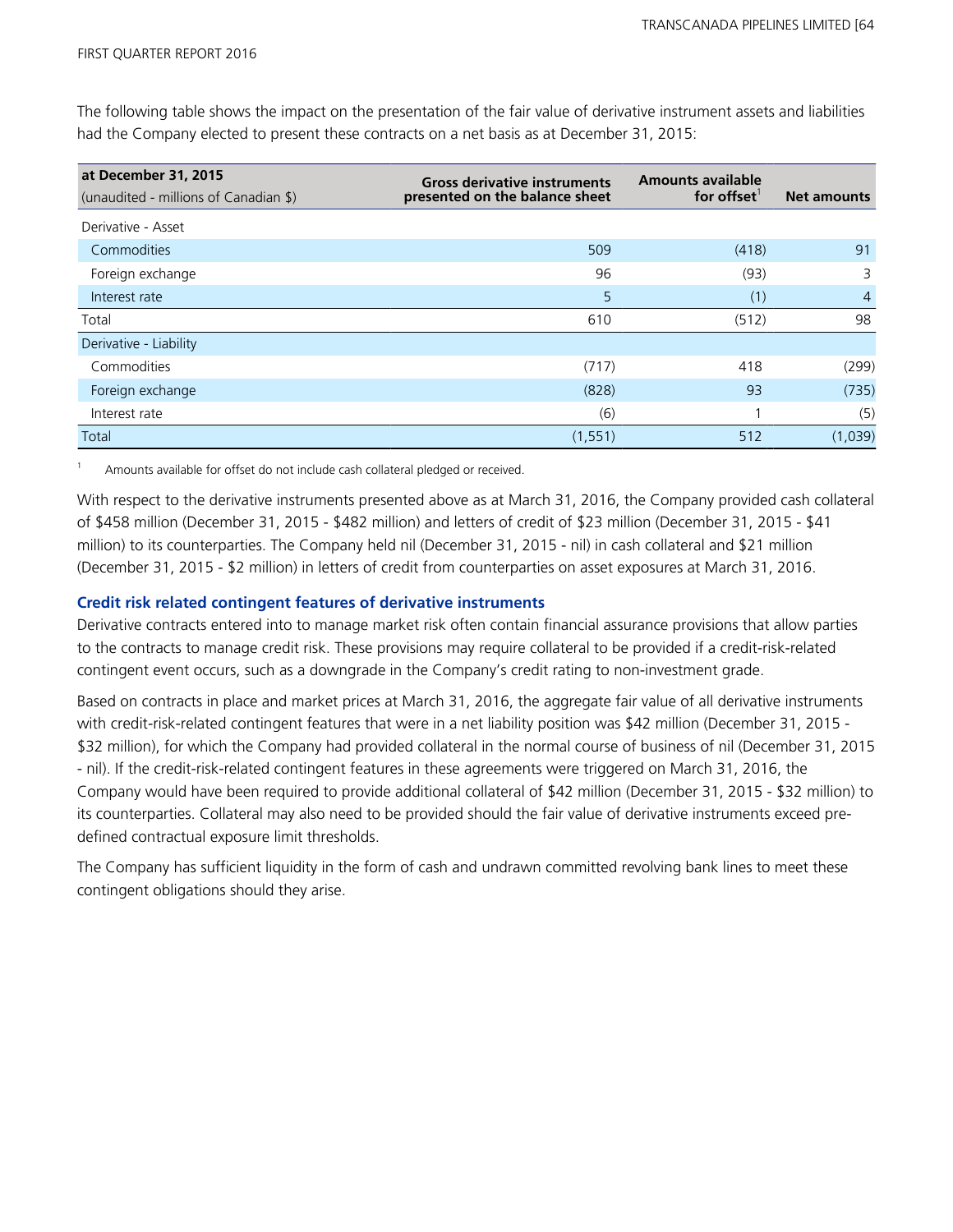#### **FAIR VALUE HIERARCHY**

The Company's financial assets and liabilities recorded at fair value have been categorized into three categories based on a fair value hierarchy.

| <b>Levels</b> | How fair value has been determined                                                                                                                                                                                                                                                                                                                                                                                                                                                                                                                                                 |
|---------------|------------------------------------------------------------------------------------------------------------------------------------------------------------------------------------------------------------------------------------------------------------------------------------------------------------------------------------------------------------------------------------------------------------------------------------------------------------------------------------------------------------------------------------------------------------------------------------|
| Level I       | Quoted prices in active markets for identical assets and liabilities that the Company has the ability to access at the<br>measurement date.                                                                                                                                                                                                                                                                                                                                                                                                                                        |
| Level II      | Valuation based on the extrapolation of inputs, other than quoted prices included within Level I, for which all<br>significant inputs are observable directly or indirectly.                                                                                                                                                                                                                                                                                                                                                                                                       |
|               | Inputs include published exchange rates, interest rates, interest rate swap curves, yield curves and broker quotes<br>from external data service providers.                                                                                                                                                                                                                                                                                                                                                                                                                        |
|               | This category includes interest rate and foreign exchange derivative assets and liabilities where fair value is<br>determined using the income approach and commodity derivatives where fair value is determined using the<br>market approach.                                                                                                                                                                                                                                                                                                                                     |
|               | Transfers between Level I and Level II would occur when there is a change in market circumstances.                                                                                                                                                                                                                                                                                                                                                                                                                                                                                 |
| Level III     | Valuation of assets and liabilities are measured using a market approach based on extrapolation of inputs that<br>are unobservable or where observable data does not support a significant portion of the derivative's fair value.<br>This category mainly includes long-dated commodity transactions in certain markets where liquidity is low and<br>the Company uses the most observable inputs available or, if not available, long-term broker quotes to estimate<br>the fair value for these transactions. Valuation of options is based on the Black-Scholes pricing model. |
|               | Assets and liabilities measured at fair value can fluctuate between Level II and Level III depending on the<br>proportion of the value of the contract that extends beyond the time frame for which significant inputs are<br>considered to be observable. As contracts near maturity and observable market data becomes available, they are<br>transferred out of Level III and into Level II.                                                                                                                                                                                    |

The fair value of the Company's derivative instrument assets and liabilities measured on a recurring basis, including both current and non-current portions for 2016, are categorized as follows:

| at March 31, 2016                              | Quoted prices in<br>active markets | <b>Significant other</b><br>observable inputs | Significant<br>unobservable<br>inputs |              |
|------------------------------------------------|------------------------------------|-----------------------------------------------|---------------------------------------|--------------|
| (unaudited - millions of Canadian \$, pre-tax) | $(Level I)^T$                      | (Level II) $^{\dagger}$                       | (Level III) $1$                       | <b>Total</b> |
| Derivative instrument assets:                  |                                    |                                               |                                       |              |
| Commodities                                    | 45                                 | 645                                           | 30                                    | 720          |
| Foreign exchange                               |                                    | 38                                            |                                       | 38           |
| Interest rate                                  |                                    | 14                                            |                                       | 14           |
| Derivative instrument liabilities:             |                                    |                                               |                                       |              |
| Commodities                                    | (121)                              | (829)                                         | (21)                                  | (971)        |
| Foreign exchange                               |                                    | (730)                                         |                                       | (730)        |
| Interest rate                                  |                                    | (5)                                           |                                       | (5)          |
|                                                | (76)                               | (867)                                         | 9                                     | (934)        |

<sup>1</sup> There were no transfers from Level I to Level II or from Level II to Level III for the three months ended March 31, 2016.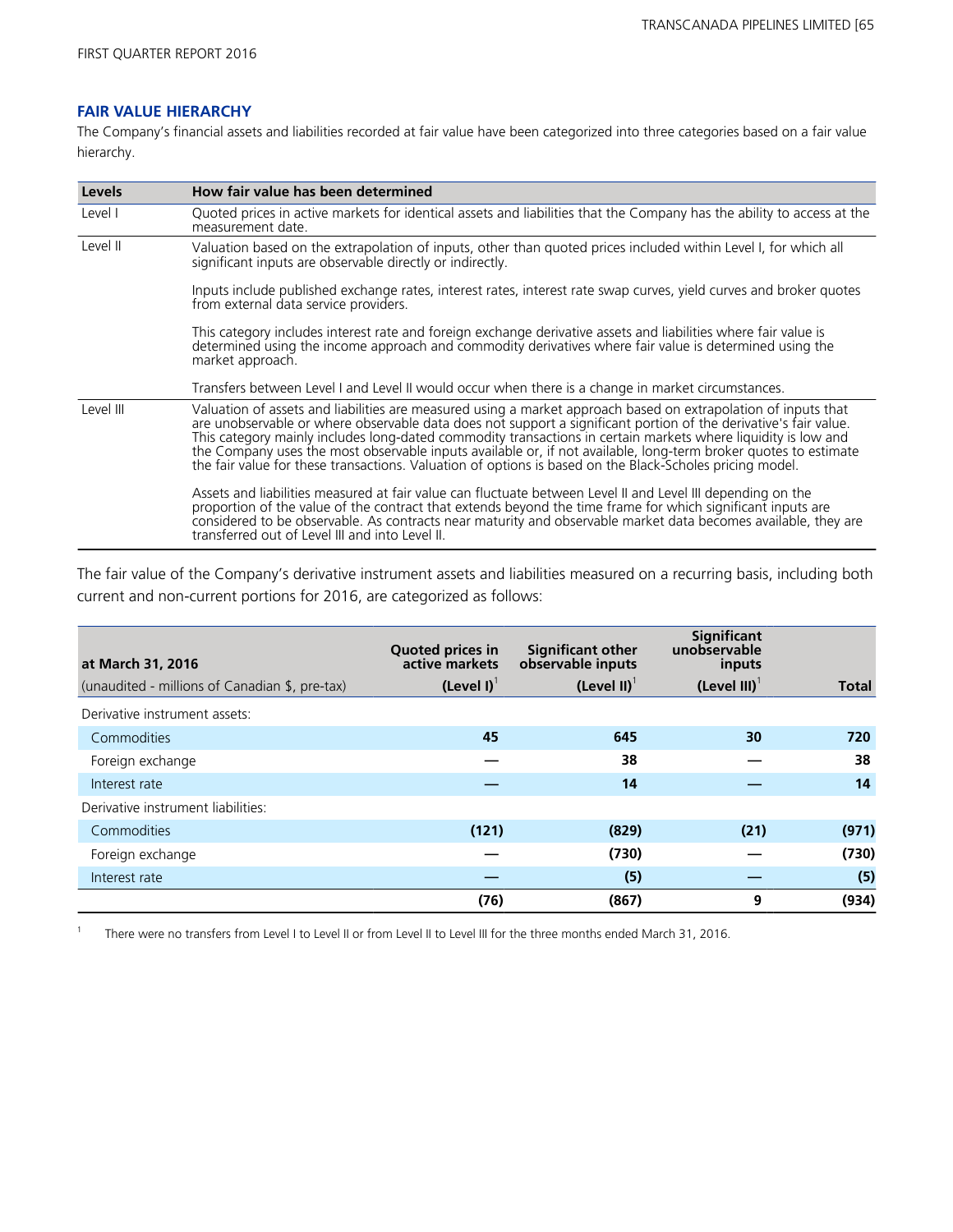The fair value of the Company's assets and liabilities measured on a recurring basis, including both current and noncurrent portions for 2015, are categorized as follows:

| at December 31, 2015<br>(unaudited - millions of Canadian \$, pre-tax) | <b>Quoted prices in</b><br>active markets<br>$(Level I)^T$ | <b>Significant other</b><br>observable inputs<br>(Level II) $1$ | Significant<br>unobservable<br>inputs<br>$(Level III)^{T}$ | <b>Total</b> |
|------------------------------------------------------------------------|------------------------------------------------------------|-----------------------------------------------------------------|------------------------------------------------------------|--------------|
| Derivative instrument assets:                                          |                                                            |                                                                 |                                                            |              |
| Commodities                                                            | 34                                                         | 462                                                             | 13                                                         | 509          |
| Foreign exchange                                                       |                                                            | 96                                                              |                                                            | 96           |
| Interest rate                                                          |                                                            | 5                                                               |                                                            | 5            |
| Derivative instrument liabilities:                                     |                                                            |                                                                 |                                                            |              |
| Commodities                                                            | (102)                                                      | (611)                                                           | (4)                                                        | (717)        |
| Foreign exchange                                                       |                                                            | (828)                                                           |                                                            | (828)        |
| Interest rate                                                          |                                                            | (6)                                                             |                                                            | (6)          |
|                                                                        | (68)                                                       | (882)                                                           | 9                                                          | (941)        |

<sup>1</sup>There were no transfers from Level I to Level II or from Level II to Level III for the year ended December 31, 2015.

The following table presents the net change in fair value of derivative assets and liabilities classified as Level III of the fair value hierarchy:

|                                                | three months ended March 31 |                |  |
|------------------------------------------------|-----------------------------|----------------|--|
| (unaudited - millions of Canadian \$, pre-tax) | 2016                        | 2015           |  |
| Balance at beginning of period                 | 9                           | $\overline{4}$ |  |
| Total gains/(losses) included in net income    | 3                           | (3)            |  |
| Transfers out of Level III                     | (3)                         |                |  |
| Settlements                                    |                             |                |  |
| <b>Sales</b>                                   | (1)                         |                |  |
| Total gains included in OCI                    |                             |                |  |
| Balance at end of period <sup>1</sup>          | 9                           |                |  |

<sup>1</sup>For the three months ended months ended March 31, 2016, revenues include unrealized gains of \$2 million attributed to derivatives in the Level III category that were still held at March 31, 2016 (2015 - losses of \$3 million).

A 10 per cent increase or decrease in commodity prices, with all other variables held constant, would result in a less than \$1 million increase or decrease in the fair value of outstanding derivative instruments included in Level III as at March 31, 2016.

### 10. Acquisitions and Dispositions

#### **Natural Gas Pipelines**

#### **Portland Natural Gas Transmission System**

On January 1, 2016, TCPL completed the sale of a 49.9 per cent interest in Portland Natural Gas Transmission System (PNGTS) to TC PipeLines, LP for an aggregate purchase price of US\$223 million. Proceeds were comprised of US\$188 million in cash and the assumption of US\$35 million in proportional PNGTS debt.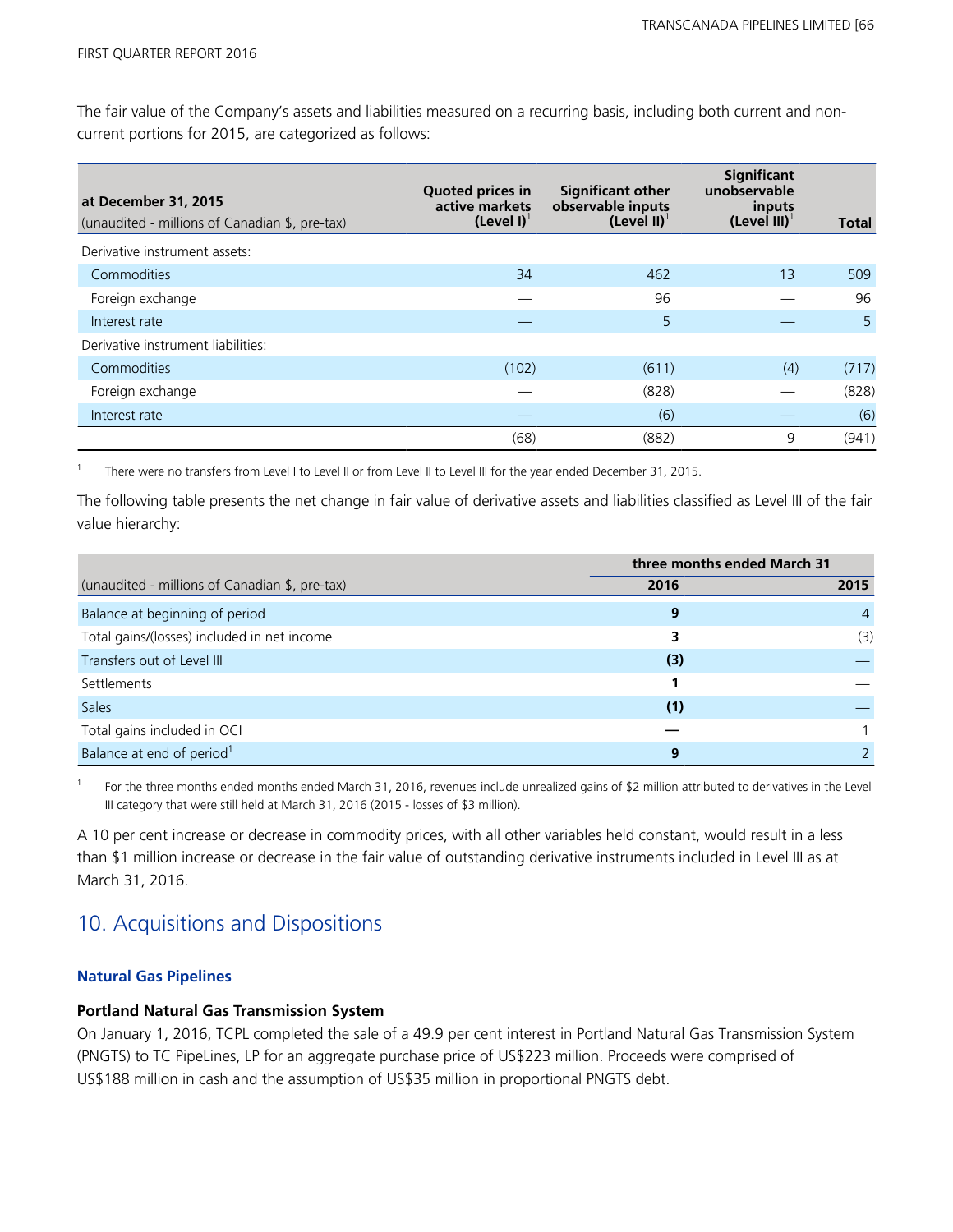#### **Columbia Pipeline Group Inc.**

On March 17, 2016, TCPL entered into an agreement to acquire Columbia for a purchase price of US\$10.2 billion in cash as well as the assumption of approximately US\$2.8 billion of debt. The cash components of the acquisition will be financed through proceeds of \$4.4 billion from the sale of the TransCanada subscription receipts, committed bridge term loan credit facilities in the aggregate amount of US\$6.9 billion and existing cash on hand. The Company expects the acquisition to close in second half 2016 subject to various factors, including the timing of shareholder and regulatory approvals.

#### **Iroquois Gas Transmission System LP**

On March 31, 2016, TCPL acquired a 4.87 per cent interest in Iroquois for an aggregate purchase price of US\$53.8 million. As a result of this acquisition, TCPL's interest in Iroquois has increased to 49.35 per cent.

#### **TC Offshore LLC**

On March 31, 2016, the Company completed the sale of TC Offshore LLC to a third party. This resulted in an additional loss on disposal of \$4 million pre-tax which is included in loss on sale of assets in the condensed consolidated statement of income.

#### **Energy**

#### **Ironwood**

On February 1, 2016, TCPL acquired the Ironwood natural gas fired, combined cycle power plant in Lebanon, Pennsylvania, with a capacity of 778 MW, for US\$657 million in cash before post-acquisition adjustments. The Ironwood power plant delivers energy into the PJM power market. The Company measured the assets and liabilities acquired at fair value. The evaluation of assigned fair value is ongoing, however, preliminary findings indicate that the transaction will result in no goodwill. Upon acquisition, the Company began consolidating Ironwood. The revenues and earnings of Ironwood, since the date of acquisition, have not had a material impact on the consolidated results of the Company. In addition, the pro forma incremental impact on the Company's consolidated results for each of the periods presented is not material.

## 11. Commitments and guarantees

TCPL and its subsidiaries are subject to various legal proceedings, arbitrations and actions arising in the normal course of business. While the final outcome of such legal proceedings and actions cannot be predicted with certainty, it is the opinion of management that the resolution of such proceedings and actions will not have a material impact on the Company's consolidated financial position or results of operations.

#### **COMMITMENTS**

TCPL's commitments at December 31, 2015 included fixed payments, net of sublease receipts for Alberta PPAs. As a result of the March 7, 2016 notice to terminate our Sheerness, Sundance A and Sundance B PPAs, our future obligations from December 31, 2015 have decreased by: 2016 - \$195 million, 2017 - \$200 million, 2018 - \$141 million, 2019 - \$138 million and 2020 - \$115 million.

#### **GUARANTEES**

TCPL and its joint venture partner on Bruce Power, BPC Generation Infrastructure Trust (BPC), have each severally guaranteed certain contingent financial obligations of Bruce Power related to a lease agreement and contractor and supplier services. The Company's exposure under certain of these guarantees is unlimited.

In addition to the guarantees for Bruce Power, the Company and its partners in certain other jointly owned entities have either (i) jointly and severally, (ii) jointly or (iii) severally guaranteed the financial performance of these entities related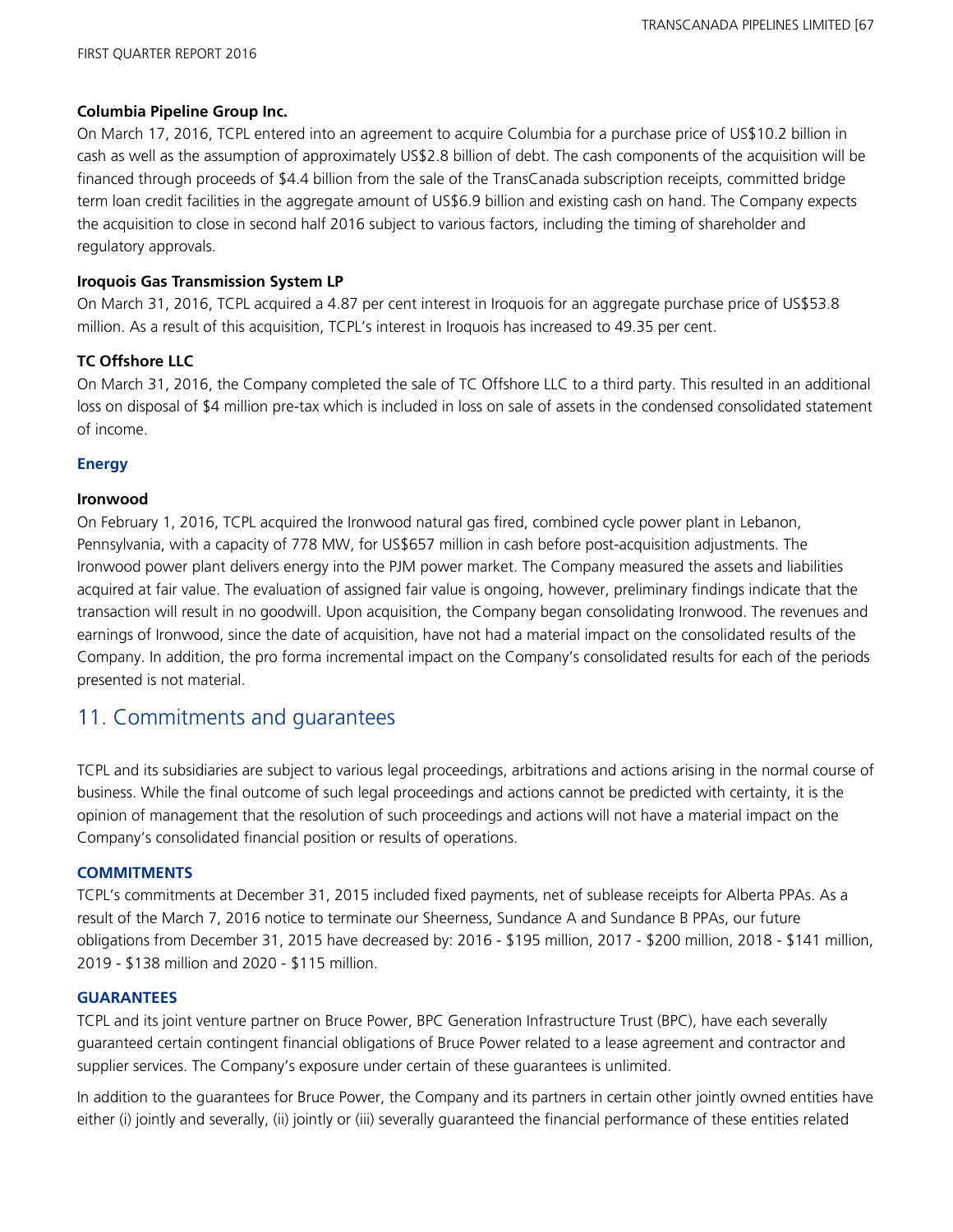primarily to delivery of natural gas and the payment of liabilities. For certain of these entities, any payments made by TCPL under these guarantees in excess of its ownership interest are to be reimbursed by its partners.

The carrying value of these guarantees has been included in other long-term liabilities. Information regarding the Company's guarantees is as follows:

|                                       |                              | at March 31, 2016            |                   | at December 31, 2015         |                   |
|---------------------------------------|------------------------------|------------------------------|-------------------|------------------------------|-------------------|
| (unaudited - millions of Canadian \$) | Term                         | <b>Potential</b><br>exposure | Carrying<br>value | <b>Potential</b><br>exposure | Carrying<br>value |
| <b>Bruce Power</b>                    | ranging to 2018 <sup>2</sup> | 88                           |                   | 88                           | $\mathcal{L}$     |
| Other jointly owned entities          | ranging to 2040              | 81                           | 25                | 139                          | 24                |
|                                       |                              | 169                          | 26                | 227                          | 26                |

<sup>1</sup>TCPL's share of the potential estimated current or contingent exposure.

Except for one guarantee with no termination date.

### 12. Variable interest entities

As a result of the implementation of the new FASB guidance on consolidation, a number of entities controlled by TCPL are now considered to be variable interest entities (VIE). A VIE is a legal entity that does not have sufficient equity at risk to finance its activities without additional subordinated financial support or is structured such that equity investors lack the ability to make significant decisions relating to the entity's operations through voting rights or do not substantively participate in the gains and losses of the entity.

In the normal course of business, the Company consolidates VIEs in which it has a variable interest and for which it is considered to be the primary beneficiary. VIEs in which the Company has a variable interest but is not the primary beneficiary are accounted for as equity investments.

#### **Consolidated VIEs**

The Company's consolidated VIEs consist of legal entities where the Company has the power, through voting or similar rights, to direct the activities of the VIE that most significantly impact economic performance including purchasing or selling significant assets; maintenance and operations of assets; incurring additional indebtedness; or determining the strategic operating direction of the entity. In addition, the Company has the obligation to absorb losses or the right to receive benefits from the consolidated VIE that could potentially be significant to the VIE.

A significant portion of the Company's assets are held through VIEs in which the Company holds a 100 per cent voting interest, the VIE meets the definition of a business and the VIE's assets can be used for general corporate purposes. The assets and liabilities of the consolidated VIEs whose assets cannot be used for purposes other than the settlement of the VIE's obligations are as follows: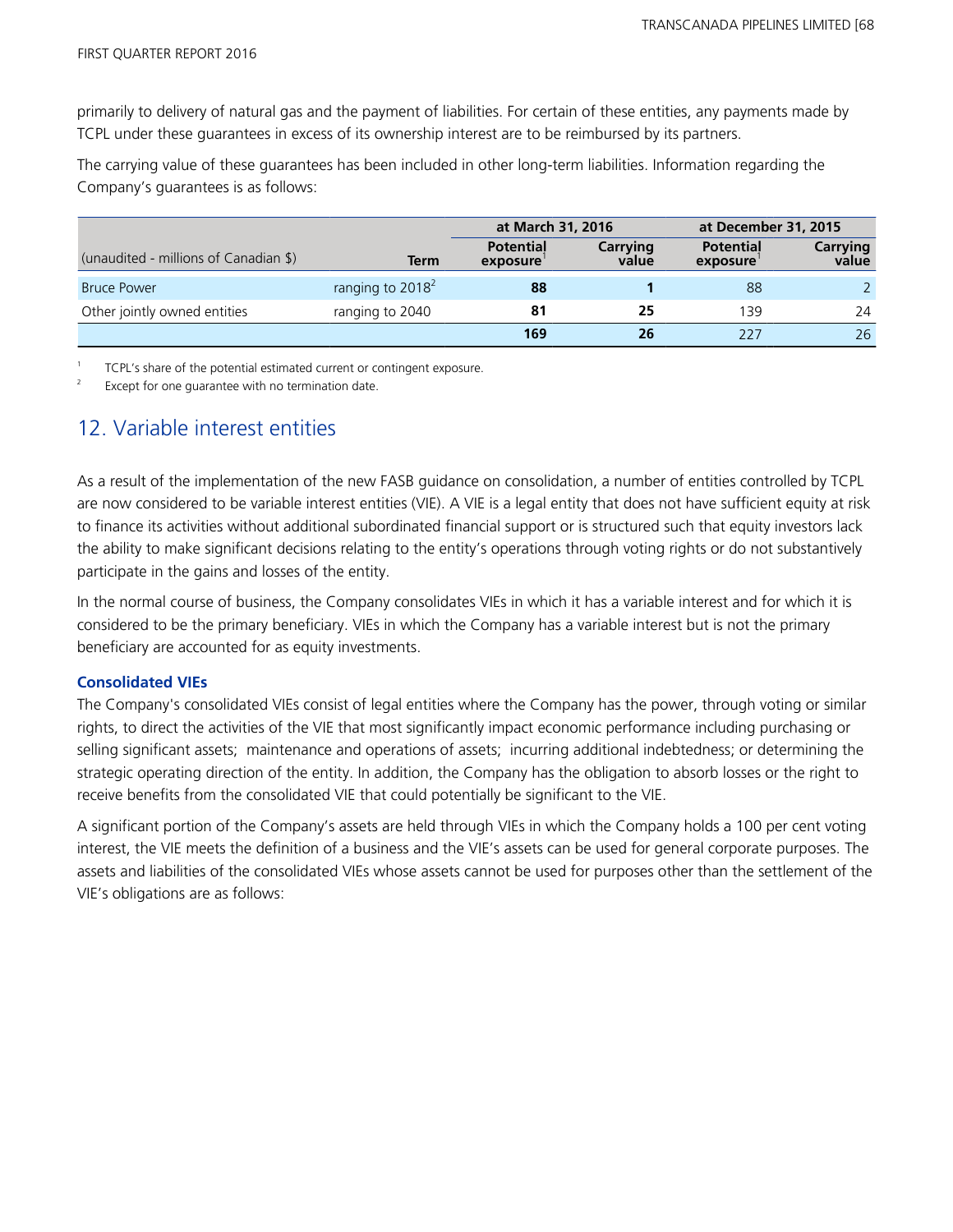|                                        | March 31,      | December 31,             |
|----------------------------------------|----------------|--------------------------|
| (unaudited - millions of Canadian \$)  | 2016           | 2015                     |
| <b>ASSETS</b>                          |                |                          |
| <b>Current Assets</b>                  |                |                          |
| Cash and cash equivalents              | 76             | 54                       |
| Accounts receivable                    | 53             | 55                       |
| Inventories                            | 23             | 25                       |
| Other                                  | 8              | 6                        |
|                                        | 160            | 140                      |
| <b>Plant, Property and Equipment</b>   | 3,639          | 3,704                    |
| <b>Equity Investments</b>              | 618            | 664                      |
| Goodwill                               | 500            | 541                      |
|                                        | 4,917          | 5,049                    |
| <b>LIABILITIES</b>                     |                |                          |
| <b>Current Liabilities</b>             |                |                          |
| Accounts payable and other             | 66             | 74                       |
| Accrued interest                       | 22             | 21                       |
| Current portion of long-term debt      | 57             | 45                       |
|                                        | 145            | 140                      |
| <b>Regulatory Liabilities</b>          | 32             | 33                       |
| <b>Other Long-Term Liabilities</b>     | 5              | $\overline{4}$           |
| <b>Deferred Income Tax Liabilities</b> | $\overline{2}$ | $\overline{\phantom{m}}$ |
| <b>Long-Term Debt</b>                  | 3,045          | 2,998                    |
|                                        | 3,229          | 3,175                    |

#### **Non-Consolidated VIEs**

The Company's non-consolidated VIEs consist of legal entities where the Company does not have the power to direct the activities that most significantly impact the economic performance of these VIEs or where this power is shared with third parties. The Company contributes capital to these VIEs and receives ownership interests that provide it with residual claims on assets after liabilities are paid.

The carrying value of these VIEs and the maximum exposure to loss as a result of the Company's involvement with these VIEs are as follows:

| (unaudited - millions of Canadian \$)      | March 31,<br>2016 | December 31,<br>2015 |
|--------------------------------------------|-------------------|----------------------|
| <b>Balance sheet</b>                       |                   |                      |
| Equity investments                         | 5,520             | 5,410                |
| Off-balance sheet                          |                   |                      |
| Potential exposure to guarantees (Note 11) | 169               | 227                  |
| <b>Maximum exposure to loss</b>            | 5,689             | 5,637                |